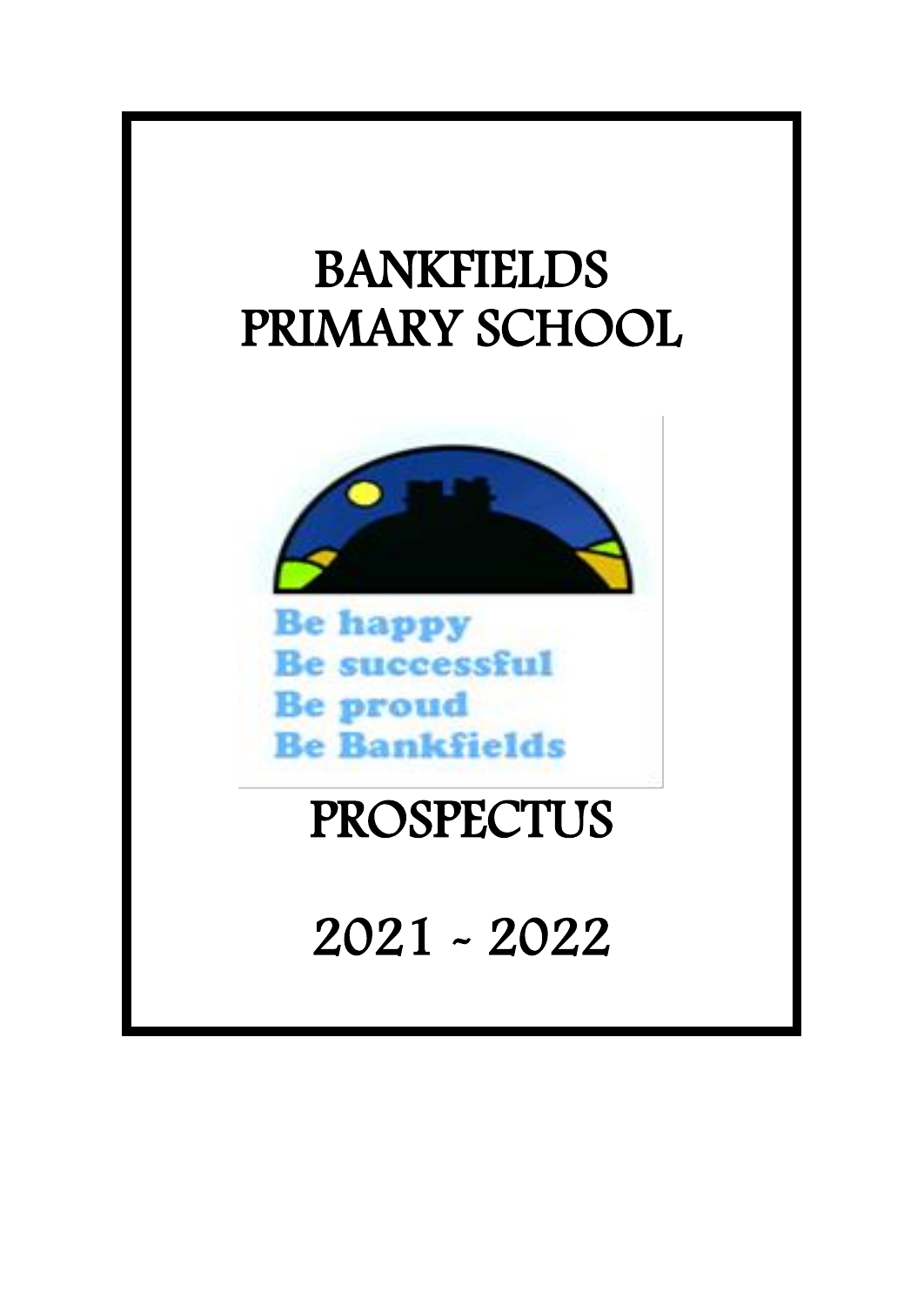## **Contents**

- Welcome to Bankfields Primary
- Aims of the School
- School Details
- Staffing and Organisation
- School Organisation
- **•** Admissions Policy
- Plans of East and West Buildings
- Timings
- Holiday Absence
- Term Dates
- Professional Development Days
- School Meals
- Water Bottles
- Out of Hours Childcare
- Uniform
- Sharing Information
- Supporting Your Child
- Behaviour Management
- Teaching and Learning
- Religious Education
- Sex and Relationships Education
- Physical Education
- **•** Special Educational Needs
- Homework
- Music
- Residential Visits
- Charging and Remissions Policy
- Complaints Procedure
- Safeguarding
- Medicines
- Lost Property
- School Attendance Data

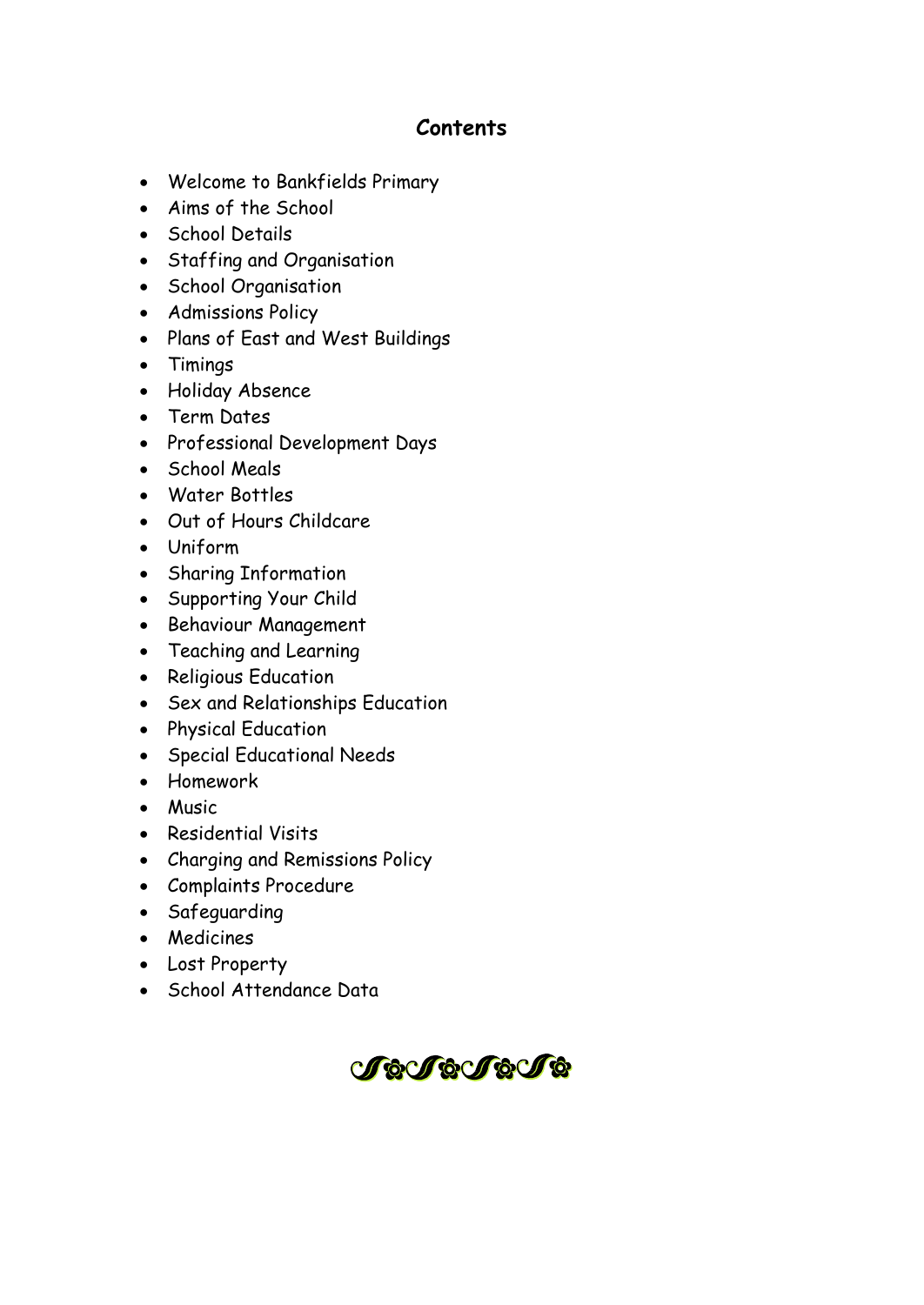## **Welcome to Bankfields Primary School**



West Building **East Building** 

We are very pleased that you are joining the Bankfields school community.

We aim to give every child the best possible opportunities for learning throughout their time at Bankfields Primary. Staff are highly motivated and deeply committed to ensuring that all children experience success in all areas of learning and that includes their self-esteem and confidence. A child who believes in him/herself will go far.

We regard your child's education as a partnership between home and school, and much depends on the strength of that partnership. We hope you will take every opportunity to work with the school to support and encourage your child's learning. Children need to know from us all that education is important and highly valued.

This prospectus has been produced to give you important information about the school and how we work. We hope it answers your questions and that you will continue to find it helpful in the years to come.

We hope your child settles quickly and is very happy during his/her time at Bankfields Primary School. We look forward to a long and successful association with you.

Mrs. P Petrie Head Teacher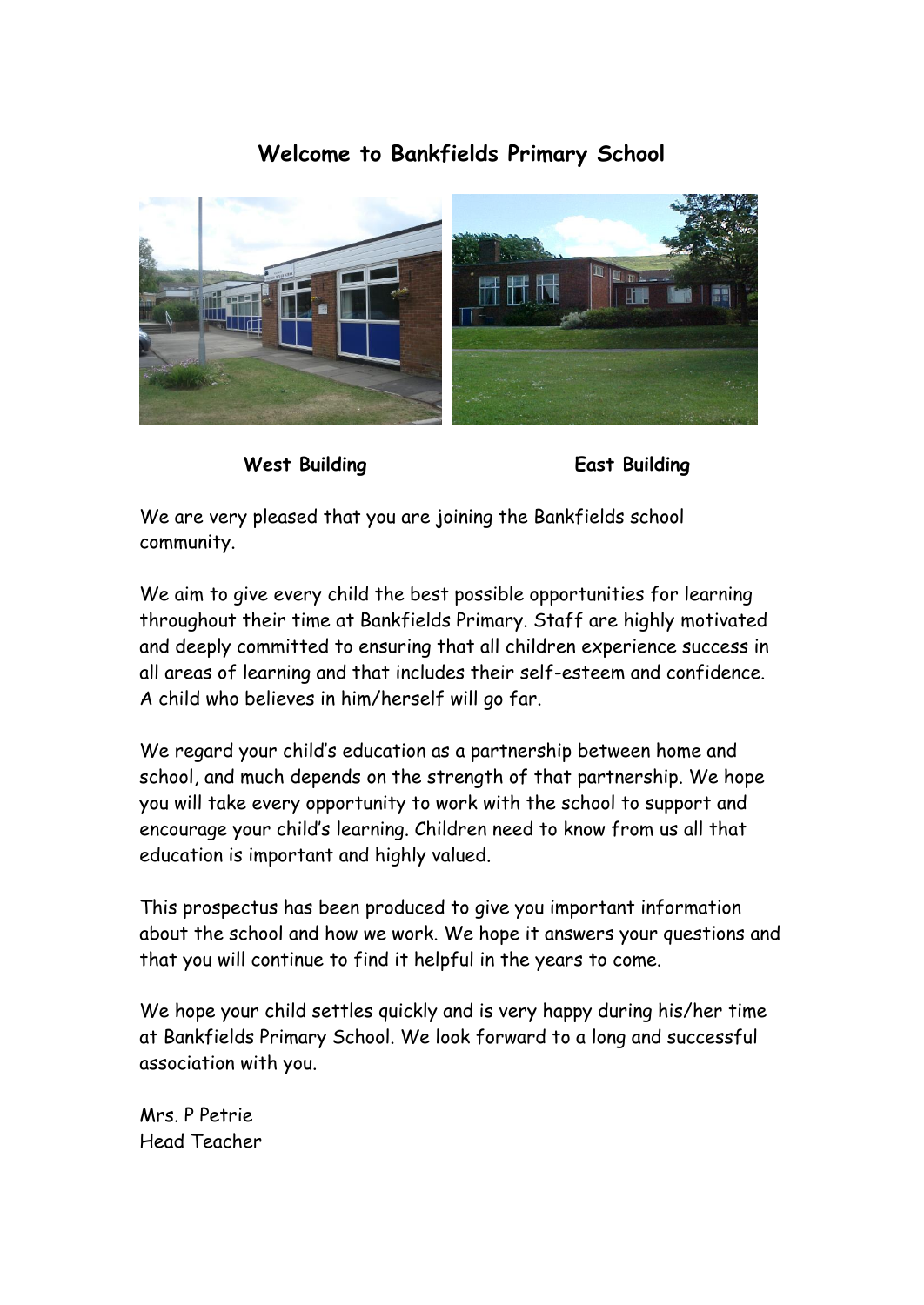## **Aims of the School**

At Bankfields Primary School we aim to

- create a warm, supportive and stimulating school environment in which children feel happy, safe and secure, and are eager to learn,
- develop positive relationships founded on mutual trust, respect and good example,
- ensure all pupils are encouraged and supported to become successful learners
- provide all children with an exciting broad and balanced curriculum relevant to their needs and abilities,
- develop children as caring, sensitive and tolerant individuals who have a clear understanding of right and wrong,
- introduce children to a wide range of experiences and challenges which motivate and enrich their learning, now and in the future,
- have high expectations of all children in terms of learning and behaviour,
- value all children equally, upholding their rights regardless of gender, ability, disability, colour or race,
- promote a strong partnership with parents based on shared information and responsibility for children's learning,
- serve the community well, encouraging and welcoming support and interest, and inspiring confidence in the work of the school.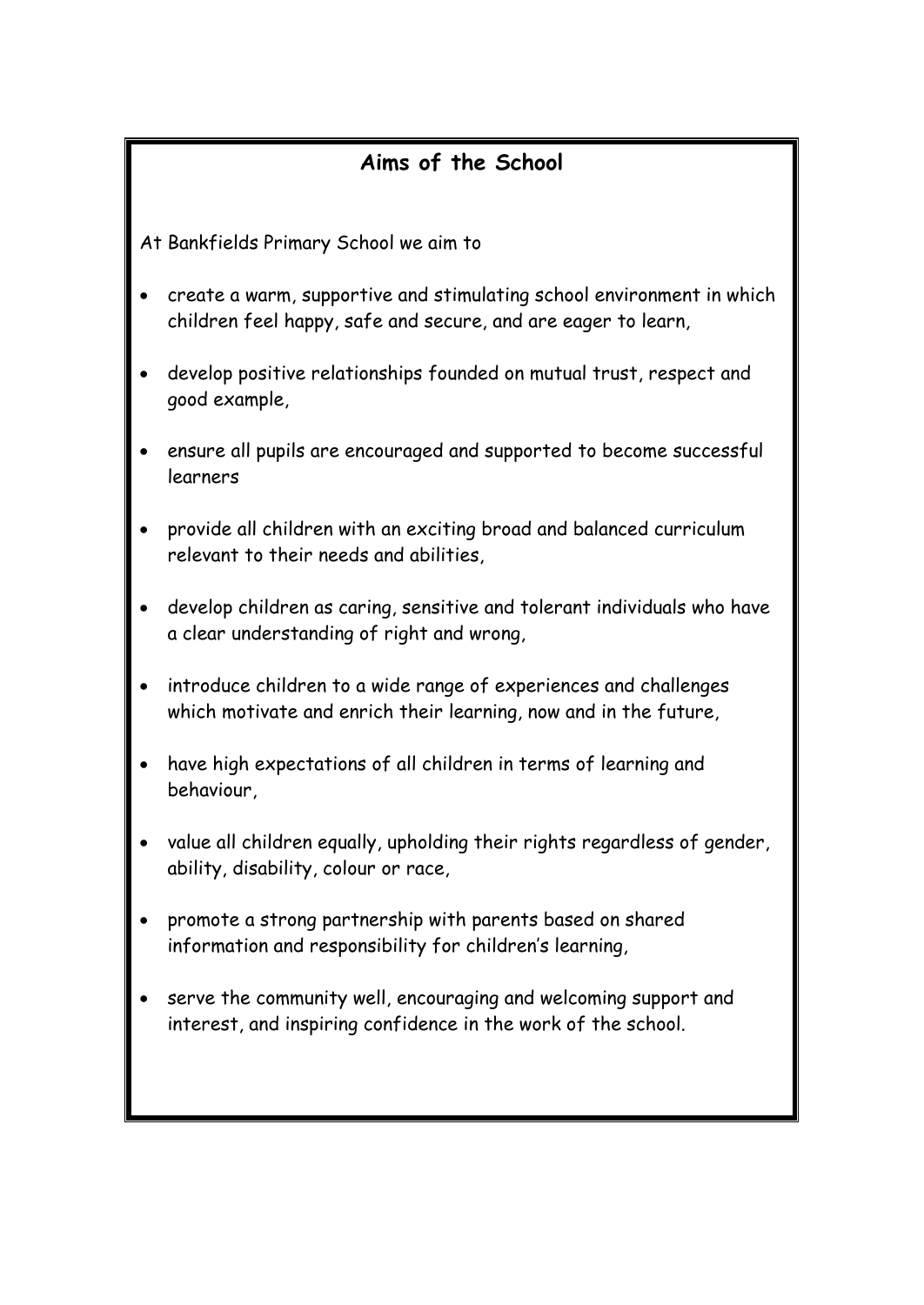## **School Details**

Bankfields Primary School is a co-educational school for boys and girls between the age of 4+ and 11. There is a nursery class providing 39 morning and 26 afternoon places attached to the school. The school serves the community of Eston in the unitary authority of Redcar and Cleveland. Bankfields Primary is part of Steel River Multiacademy Trust along with Caedmon Primary, Grangetown Primary and Whale Hill Primary.

| School name                                | <b>Bankfields Primary School</b>                                        |  |
|--------------------------------------------|-------------------------------------------------------------------------|--|
| Address                                    | Mansfield Road<br>Eston<br>Redcar and Cleveland TS6 ORZ                 |  |
| Telephone<br>Fax                           | $(01642)$ 453157<br>(01642) 457232                                      |  |
| Director of Adult &<br>Children's Services | Mrs. B. Shaw<br>Seafield House<br>Kirkleatham Street<br>Redcar TS10 1SP |  |

Chair of Governors Mrs L Noteyoung

The information in this prospectus which was prepared and published in June 2021, relates to the 2021/2022 school year beginning in September 2021. The particulars it contains were correct at that time. It must not be assumed that there will be no changes affecting the relevant arrangements on certain matters before the start of or during the 2021- 2022 school year or in respect of subsequent school years arising, for example, from variations in Government or Steel River's policies for education.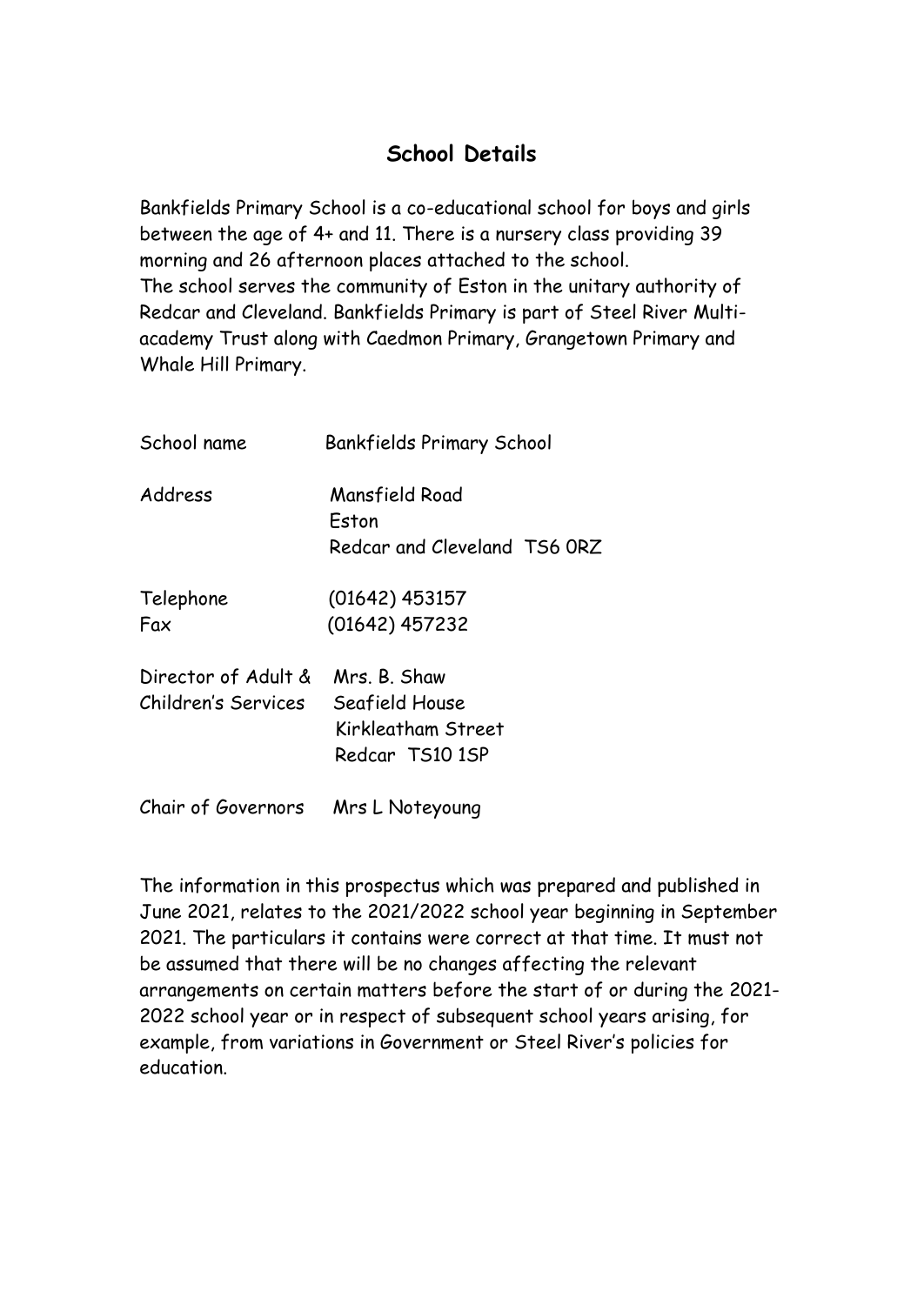## **Staffing and Organisation**

| Headteacher                                                  | Mrs. P. Petrie                                                                               |
|--------------------------------------------------------------|----------------------------------------------------------------------------------------------|
| Head of School                                               | Mrs. E. Gatenby                                                                              |
| Foundation Stage<br>Nursery<br>Class 1<br>Class <sub>2</sub> | Mrs E Stephenson<br>Mrs K Forde<br>Mrs C Ward (Early Years/Y1 Lead/Assistant<br>Headteacher) |
| <u>Key Stage 1</u>                                           |                                                                                              |
| Class 3<br>Class 4<br>Class <sub>5</sub>                     | Miss S Turnbull<br>Mrs Bunn<br>Mrs S Turner                                                  |
| Lower Key Stage 2                                            |                                                                                              |
| Class 6<br>Class <sub>7</sub><br>Class 8<br>Class 9          | Miss L Thompson<br>Miss K Dunlop<br>Miss G Quinn<br>Mr P Bennett (Lower KS2 Team Leader)     |
| <u>Upper Key Stage 2</u>                                     |                                                                                              |
| Class 10<br>Class 11<br>Class 12<br>Class 13                 | Miss C Walker<br>Mr N Altoft<br>Mrs K Lee (Upper KS2 Team Leader)<br>Miss M Kelly            |
| Sports Teacher/<br>Leader                                    | Mr D Sidgwick                                                                                |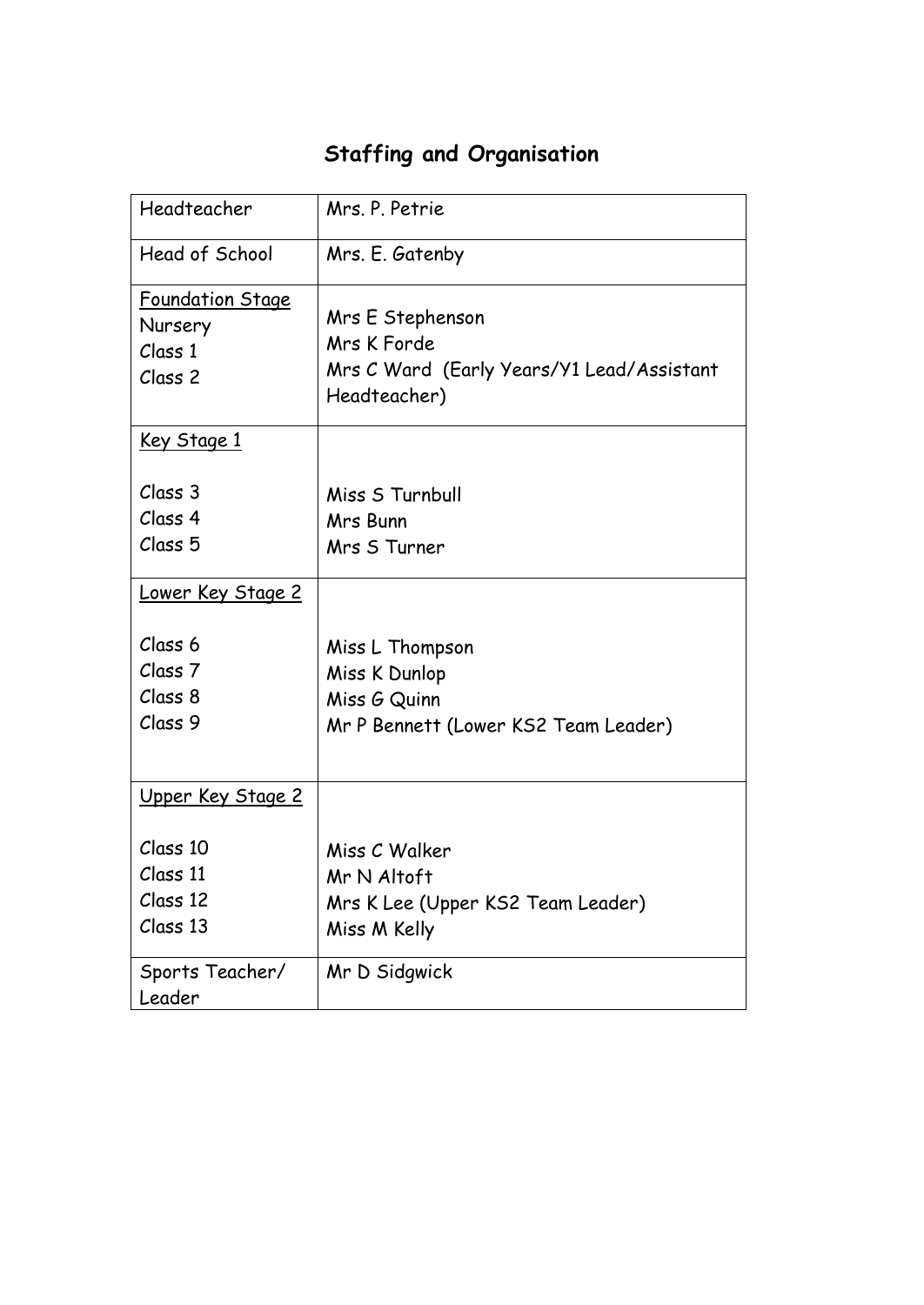## **Staffing and Organisation continued**

| Teaching Assistants N         | Mrs. T. Fallows          |
|-------------------------------|--------------------------|
|                               | Mrs E Kerrison           |
|                               | Mrs R Tilling            |
|                               |                          |
| Teaching Assistants R         | Mrs S Harding            |
|                               | Mrs C Oxley              |
| Teaching Assistants Y1        | Miss K. Evans            |
| Teaching Assistants Y2        | Mrs D Bambridge          |
| Teaching Assistants Y3        | Mrs M Brearley           |
| Teaching Assistants Y4        | Mrs K. Haverson          |
|                               | Mrs C Main (AM)          |
|                               | Mrs G Porritt (PM)       |
|                               |                          |
| Teaching Assistants Y5        | Mrs C Main (PM)          |
| Teaching Assistants Y6        | Mrs K Walker             |
| School Business Manager       | Mrs K Stevenson          |
| School Administrator          | Mrs E Dale               |
| School Office Manager         | Miss H Amos              |
| Caretaker                     | Mr M Williamson          |
| Cook                          | Miss Z Clark             |
| School Counsellor             | Mrs M Evenden            |
| <b>Supervisory Assistants</b> | Miss Berry (Reception)   |
|                               | Mrs Larkin               |
|                               | Mrs M Pears (KS1)        |
|                               | Miss Porritt (Lower KS2) |
|                               | Mrs A Allen (Upper KS2)  |
|                               | Mrs B Glover             |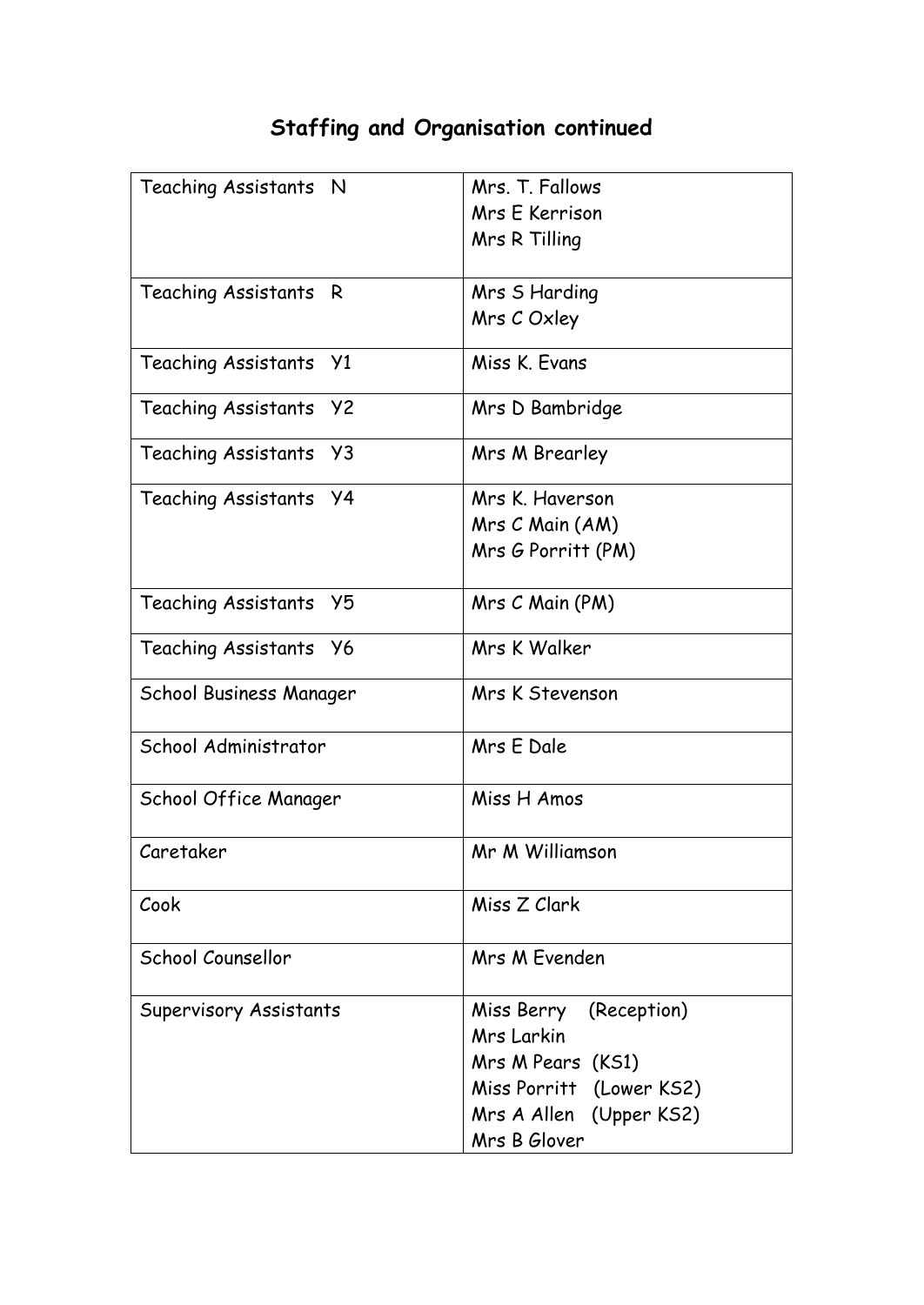## **School Organisation**

The school has two buildings known as the East Building and the West Building. The main office, School Business Manager's Office and the Headteacher's office are located in the West Building.

The Reception, Y1, Y2, Y3 and Year 4 children are based in the West Building. The Y5 and Y6 team plus the Nursery are based in the East Building.

The school is organised into four teams –

- Foundation Stage (Nursery and Reception) and Year 1
- Year 2
- Lower Key Stage 2 (Years 3 and 4)
- Upper Key Stage 2 (Years 5 and 6).

Each team is led by a senior member of staff.

Children in every team benefit from the extra support provided by teaching assistants. There is a high level of staffing, with small class sizes, in every team to ensure the needs of all our pupils are fully met.

On entry to school each child is placed in a mixed ability class in the care of a class teacher. The class teacher is responsible for the learning and pastoral care of the children in his/her class. If you wish to talk about any aspect of your child's development, the class teacher is usually the first point of contact.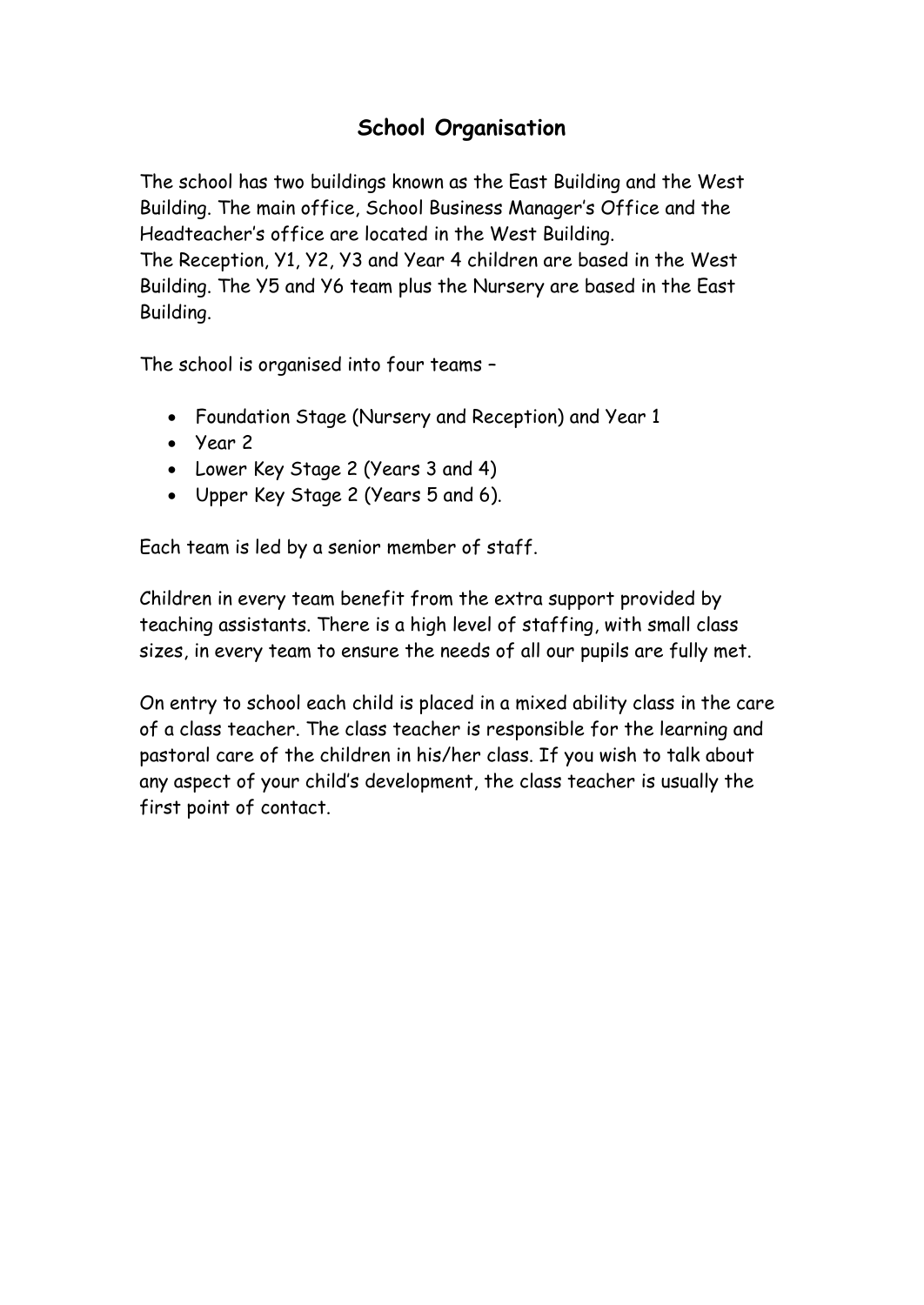## **Admissions Policy**

#### **Nursery**

Children are admitted to the Nursery, on a part-time basis, as soon after their third birthday as possible. The school follows the admissions policy set out by the Local Education Authority.

In the case of oversubscription, the following criteria are applied:

- Eligible children in the care of the local authority
- Children aged 4+ who live within the defined admission zone for the school
- Children aged 4+ who live outside the admission zone but who have a brother or sister attending the school at the time the nursery child will be admitted if spaces are available.
- Children aged3+ who live within the defined admission zone for the school
- Children aged 3+ who live outside the admission zone but who have a brother or sister attending the school at the time the nursery child will be admitted if spaces are available.
- Other children aged 4+
- Other children aged 3+

## **Reception**

There is a single intake for Reception children in September each year. The allocation of Reception places is managed by the local authority. In the case of over subscription the following criteria: are followed in priority order:

- Children who are cared for by the local authority
- Children who are permanently resident in the admission zone defined for the school
- Children not living in the admission zone who have elder brothers or sisters attending the school in the 2021/2022 school year
- Children not living in the admission zone who have exceptional social and/or medical reasons for attending a particular school, professionally supported by an independent third party and sustained by the authority's professional advisers
- Children living closest to the school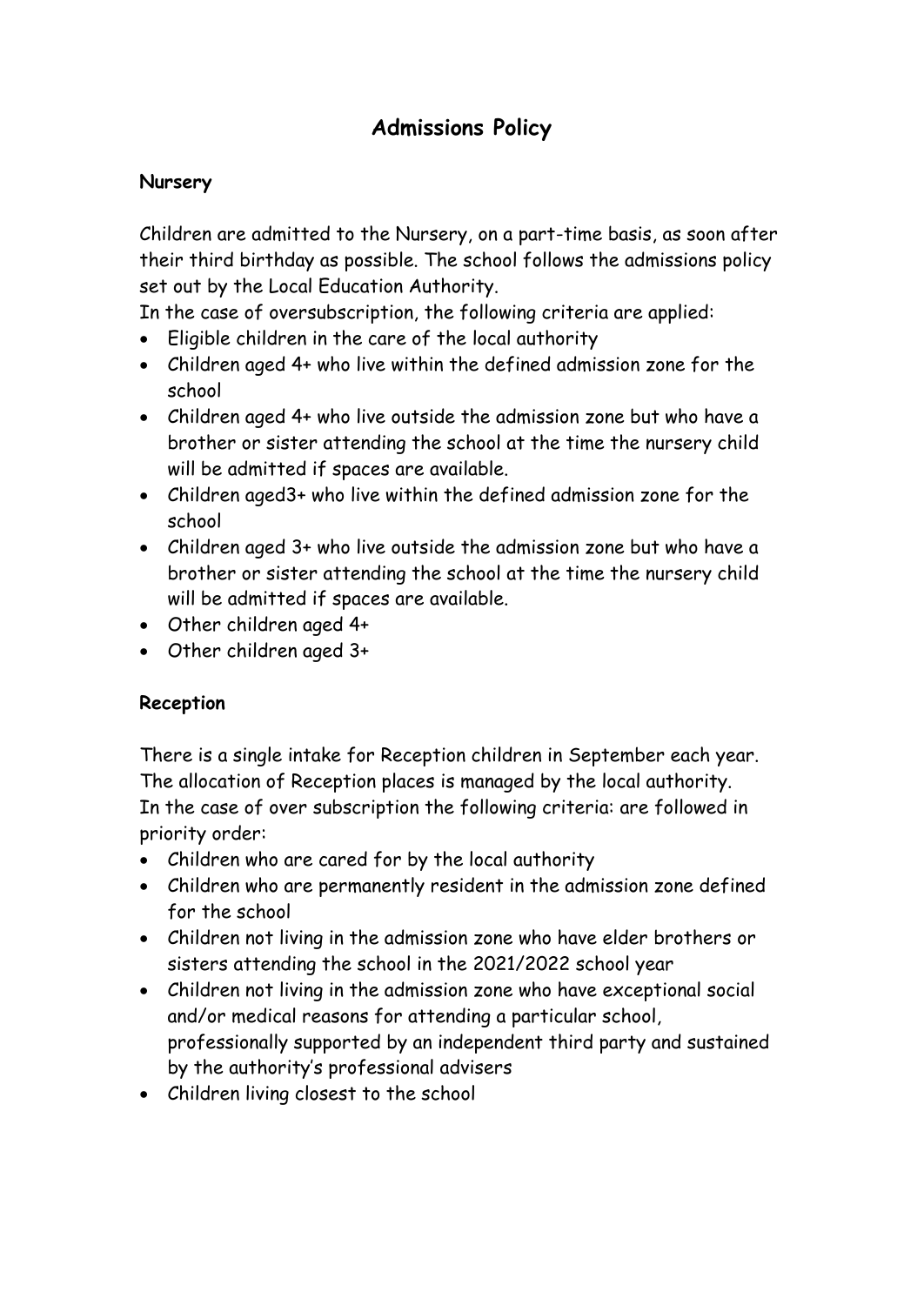## **Timings**

| <u>Nursery</u>        |         |             |
|-----------------------|---------|-------------|
| Morning session       | 8.40am  | - 11.40am   |
| Afternoon session     | 12.20pm | $-3.20pm$   |
| <b>Reception</b>      |         |             |
| Doors open            | 8.50am  |             |
| School begins         | 9.00am  |             |
| Lunch                 | 11.30am | $-12.30pm$  |
| School ends           | 3.15pm  |             |
| <b>Year 1 &amp; 2</b> |         |             |
| Doors open            | 8.50am  |             |
| School begins         | 9.00am  |             |
| Break                 | 10.30am | - 10:45am   |
| Lunch                 | 11:45am | $-12:45$ pm |
| Break                 | 2.00pm  | $-2.15pm$   |
| School ends           | 3.15pm  |             |
|                       |         |             |

#### **Year 3 – Year 6**

| Doors open    | 8.50am             |                   |
|---------------|--------------------|-------------------|
| School begins | 9.00am             |                   |
| <b>Break</b>  | 10.30am            | 10.45am           |
| Lunch         | 12.15pm            | $-1.00pm$         |
| <b>Break</b>  | 2:00 <sub>pm</sub> | $-2:15 \text{pm}$ |
| School ends   | $3:15$ pm          |                   |

The register is called at 9.00 am. The register is an important legal document which must be marked accurately and on time.

Please make sure your child is in class by 9.00 am so he/she is present when the register is called. Punctuality is important both at school and later in life. The register is sent electronically to the office at 9.10am. Any child arriving after this will receive a late mark.

The registers are officially closed at 9.40am. Children arriving after this time will be marked with an unauthorised absence, unless parents have previously informed the school of an acceptable reason for the late arrival, e.g. a medical appointment.

If you do arrive late, please report to the main office so that the register can be amended.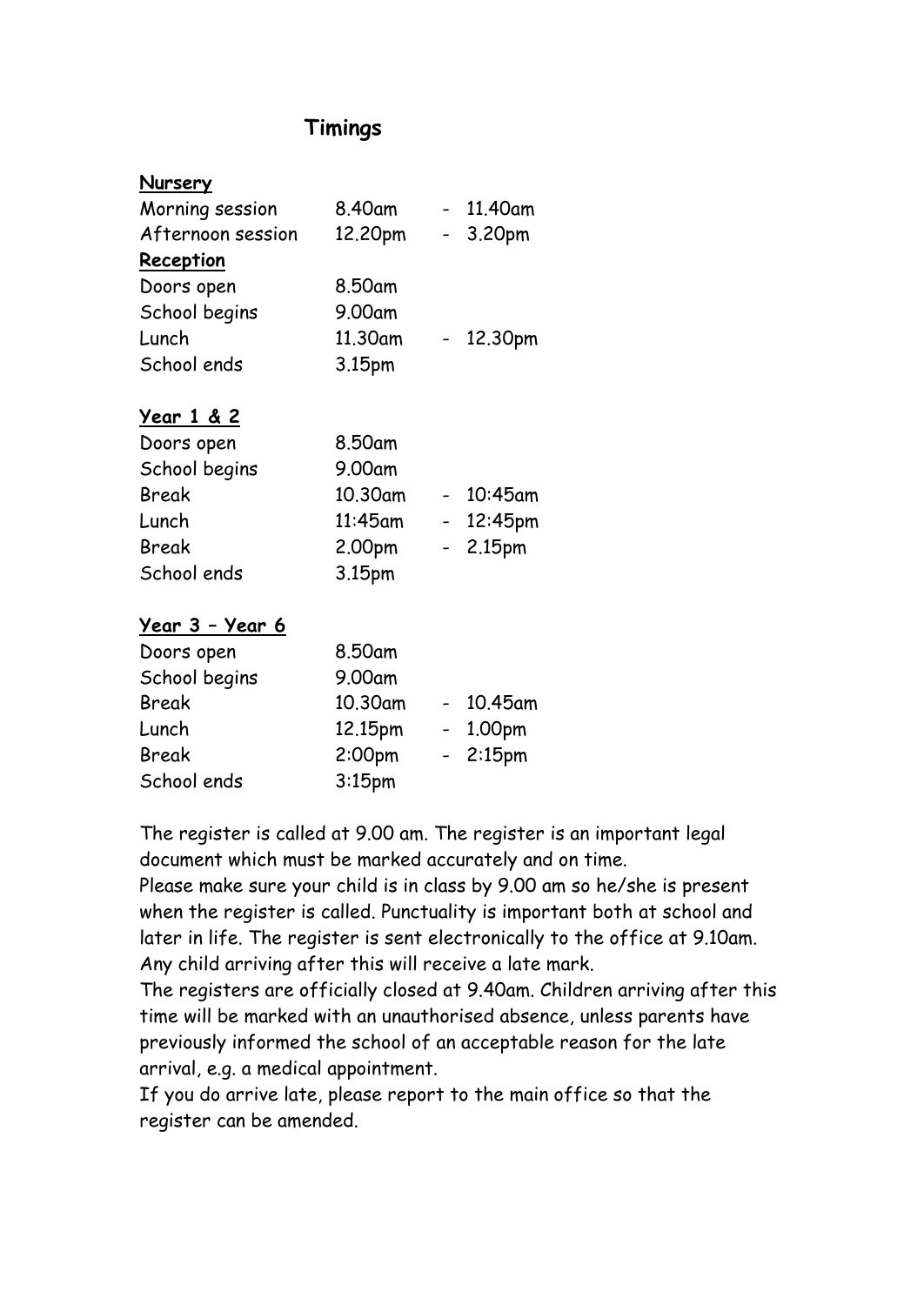If your child is absent from school for any reason it is **extremely important** that you let the school know, as the reason for absence has to be recorded in the register. Please telephone the school on the first day of absence.

Registers are checked daily to make sure all absences are explained and school will ring up to check reasons for absence if you have not let us know why your child is not at school.

Any continued problems regarding attendance and punctuality will be referred to the Education Welfare Officer.

#### **Absence for Holidays**

Improving school attendance is one of the government's high priorities because children need to be in school to benefit from the teaching and learning opportunities.

All schools have attendance targets which are monitored by the school's attendance and welfare officer, the local authority and at a national level. Children who miss school for holidays can result in schools not meeting their attendance and academic targets.

Parents must fill in a holiday form, obtainable from the office, if they wish to take their child on holiday during school time. No holiday absence can be authorised by the Headteacher except in the most exceptional circumstances. Any holidays taken in September and during statutory assessment periods will be referred for a fixed penalty notice.

The school holiday policy is available on the school website.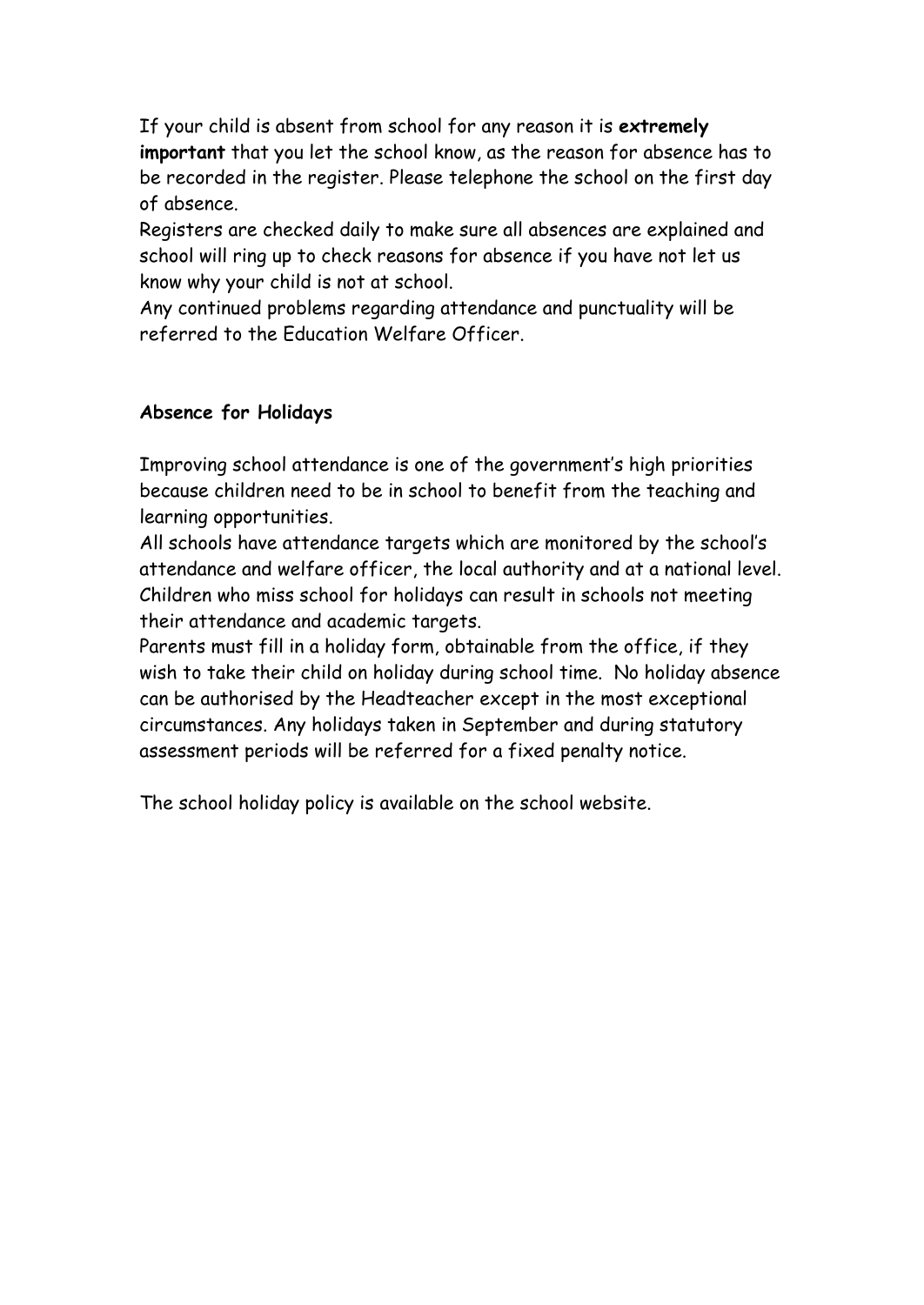## **Term Dates 2021/2022**

**Autumn Term 2021** 2<sup>nd</sup> September 2021 to 17<sup>th</sup> December 2021

#### **Holidays (inclusive dates)**

Half Term: Monday 25th October to Friday 29th October Christmas: Monday 20<sup>th</sup> December to Friday 31<sup>st</sup> December

#### **Spring Term 2022**

Tuesday 4th January to Friday 8th April

#### **Holidays (inclusive dates)**

Half Term: Monday 21<sup>st</sup> February to Friday 25<sup>th</sup> February Easter: Monday 11<sup>th</sup> April to Friday 22<sup>nd</sup> April

#### **Summer Term 2022**

Monday 25th April – Thursday 21st July

#### **Holidays (inclusive dates)**

Half Term: Monday 30<sup>th</sup> May to Friday 3<sup>rd</sup> June Public Holiday: Monday 2<sup>nd</sup> May

#### **Professional Development Days**

Schools are required to take 5 days in each school year for training and development. The days are known as Professional Development Days (P D Days). School is closed to the children on these days.

**The following days will be taken as P D Days in 2021 - 2022:** Wednesday 1<sup>st</sup> September 2021 Friday 22nd October 2021 3 others to be arranged.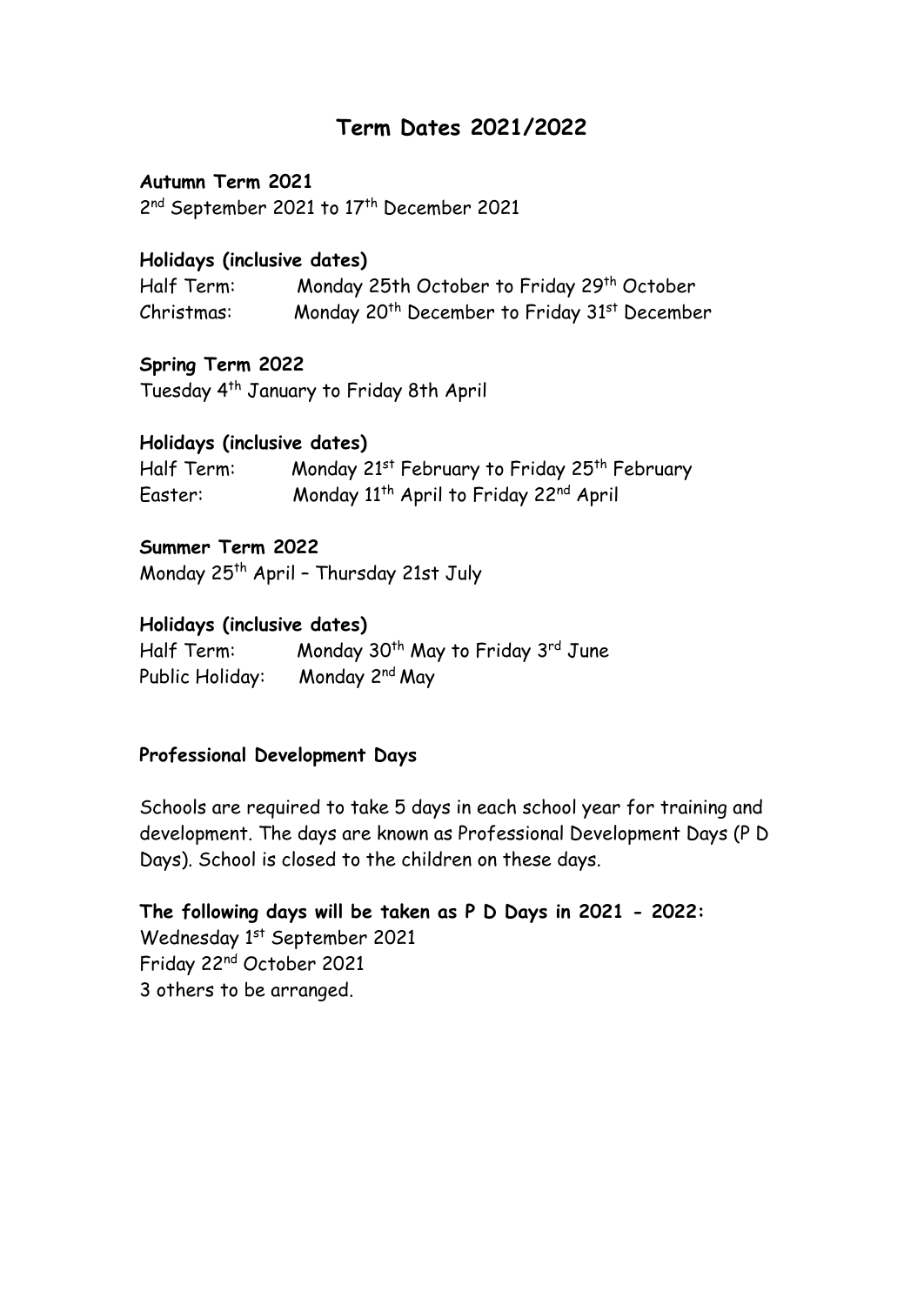## **School Meals**



The school is committed to promoting healthy eating as part of our Personal, Social and Health education programme. Our school meals are an important way of presenting children with a range of healthy but appealing food options.

The school meals service is provided by a company called Caterlink. Meals are prepared on site and served in the West hall using a cafeteria system. The school cook and the kitchen staff provide a very high standard of midday meal. There is always a choice of menu including a vegetarian dish and sandwiches, plus an excellent salad bar. Packed lunches are also be provided when children go on school visits.

Dinner money is collected via Parent Mail and should be paid weekly in advance if possible. Staff at the office can help parents to set up Parent Mail and Parent Pay if required.

Due to a high level of debt accrued in regards to dinner money arrears, no meals will be provided once arrears accumulate to £21.00 (2 weeks) parents will need to send their children with a packed lunch.

A free school meal is provided to some Key Stage 2 children by reason of the parents' income level in accordance with scales laid down by the Local Education Authority. If you think your child may be entitled to free meals please contact the school or the Education Offices for a form which can be completed on paper or online. Children receiving free school meals are not distinguished from those who pay. Part of the school budget is allocated according to the number of pupils entitled to a free school meal. Therefore, please apply if you think your child may be entitled to free meals, even if you do not wish them to take their free meal.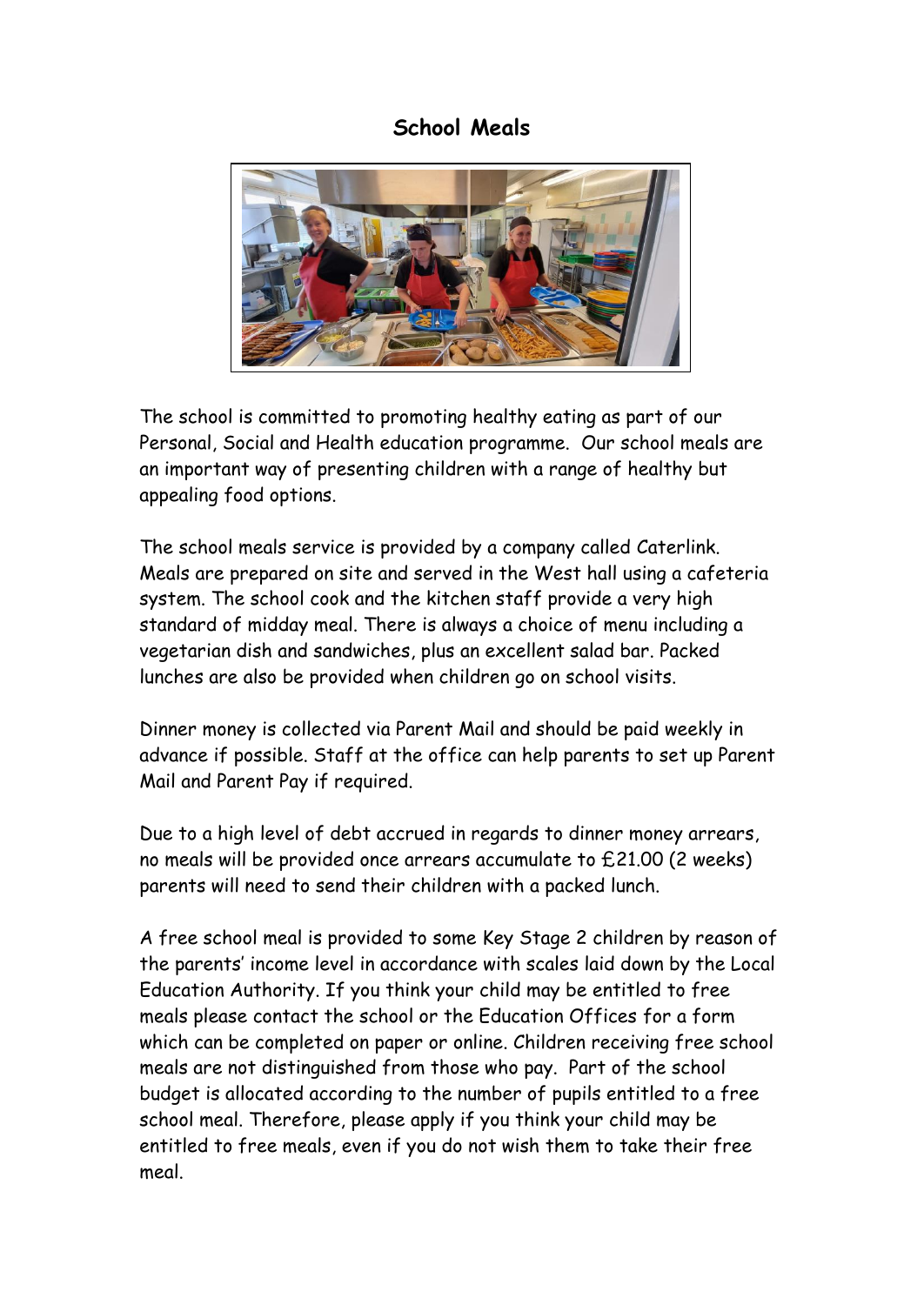The school receives funding in the form of a **Pupil Premium,** based on the number of pupils entitled to a free school meal, to narrow the gap in attainment of pupils from financially less advantaged backgrounds. This funding is used for

- Additional teachers to provide extra support for pupils with special educational needs and disabilities
- Teaching assistants in each team to support teaching and learning of children of all abilities
- After-school booster classes for year 2-6 pupils

Therefore, it is very important that families apply for Free School Meals if they think they might be eligible, even if they do not wish their child to actually take the meal.

#### **Packed Lunches**

If you wish your child to have a packed lunch, please support our health education program by encouraging your child to eat healthily, e.g include fresh fruit and vegetables, avoid high fat and high salt contents. Please do not include sweets chocolate bars and chocolate spread in packed lunches.

Children bringing a packed lunch must bring it in a named lunchbox.

Children do not need to bring a drink with their packed lunch as water is provided for all children. Fizzy drinks are not permitted. No bottles, cans or flasks are allowed.

If you wish to change your child's meal pattern, e.g. change from packed lunch to school meals, a week's notice must be given at the main office as food is ordered a week in advance and staffing levels in the kitchen depend on the number of school meals ordered.

The children are supervised at lunchtime by Supervisory Assistants under the direction of the Headteacher.

Due to a number of children suffering from nut allergies, Bankfields is now a nut-free school. Therefore, could parents please ensure that children's packed lunches do not contain any nut items.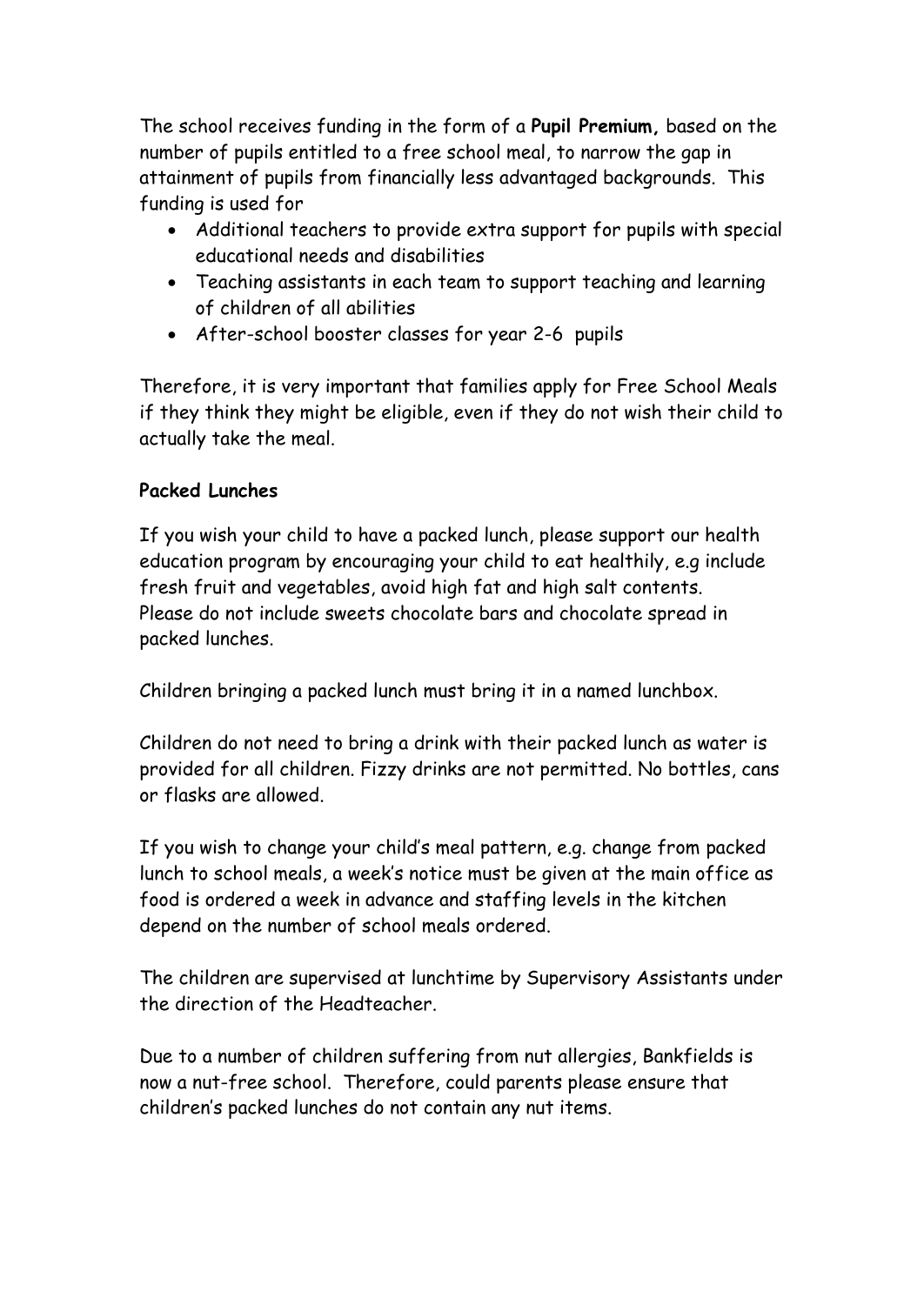## **Water Bottles**

There has been much research promoting the importance of drinking plenty of water throughout the day, therefore every child is provided with a water bottle for use in school.

In addition to the many health benefits, the evidence also indicates that there is a strong link between drinking water and increased concentration in children. Obviously, this could have a very beneficial effect on children's learning and progress.

The bottles should be filled with still, natural water. Flavoured waters, squash, fruit juices or fizzy drinks are not allowed as they can all have a bad effect on children's teeth if sipped regularly during the school day. Research shows that plain water is best for rehydration.

Water bottles may be taken home each day for washing. It is very important, however, that they are brought back to school as they are needed on a daily basis.

## **Bankfields School Out of Hours Childcare**

Our Out of School Childcare meets all Ofsted requirements and is run by suitably qualified staff.

Our Breakfast and After School Clubs have been running for many years and has proved a great success with both children and busy parents. The clubs are managed and run by school staff, providing a consistent approach to building positive relationships, planning and behavioural expectations.

#### **Breakfast Club**

The Breakfast Club is open in the West building hall from 8.00 am every morning until 8.50 am when the children can go into their classes.

The club is run by members of the school staff and provides a nutritious breakfast and quality child care.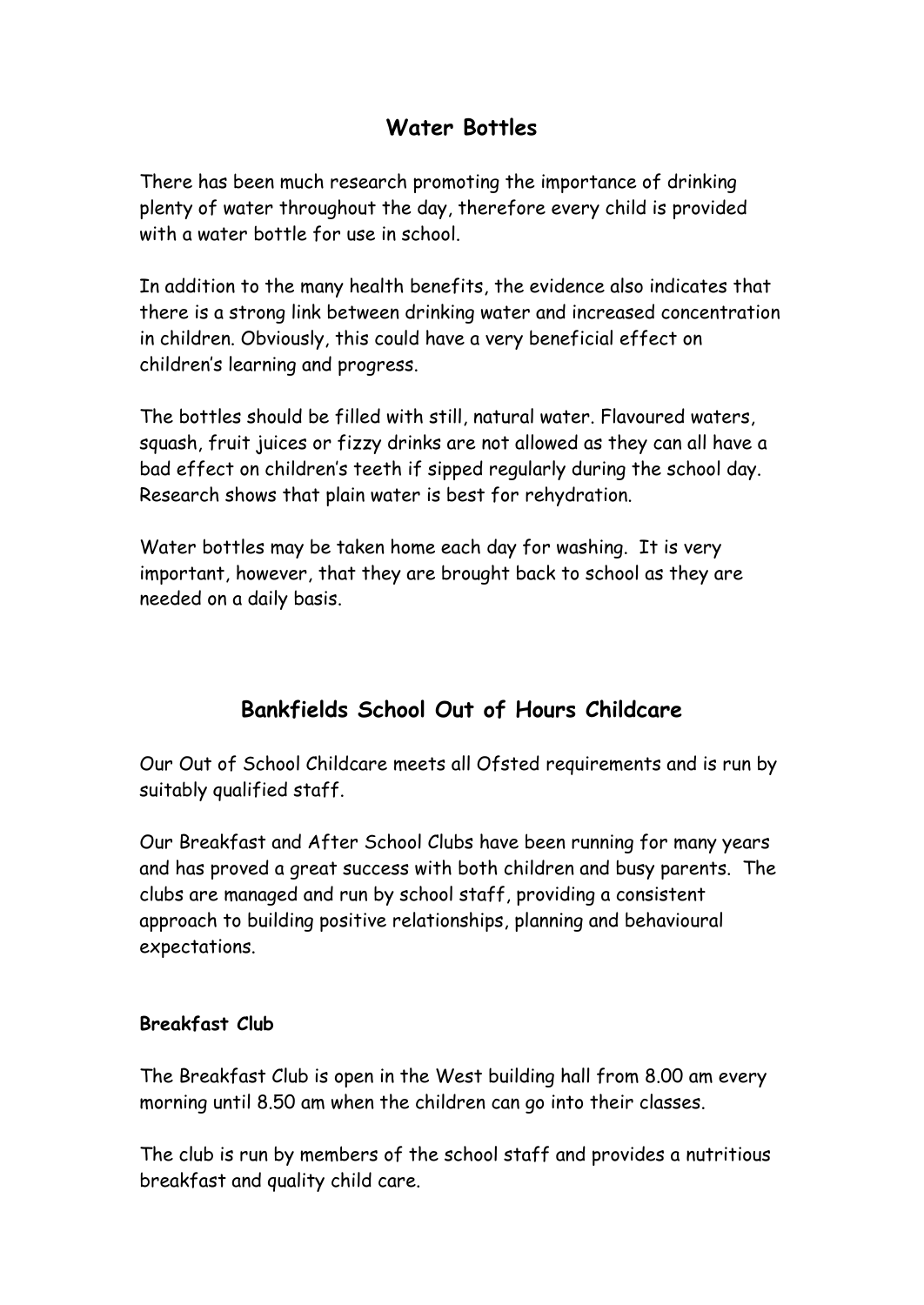From September the cost will be  $£2.25$  per day or  $£10$  for a full week's booking.

Breakfast consists of: Choice of cereal Toast Hot drink, squash or milk shake

#### **Daily Breakfast**

When then come into school, all children are offered a bagel or toast between 9:00am and 9:15am, which they eat with their class. Children who do not like bagels or toast do not have to have any, however, there is no alternative choice so they should be given breakfast at home if they do not like bagels or toast. Children who have already eaten breakfast at home are still welcome to have a bagel or toast with their friends if they wish.

### **After School Club**

After School Club provides high quality childcare from 3.15 pm until 5.40pm. Again, the children are cared for by school staff and are provided with a healthy snack during the session.

Fees are £6.00 per session or £29.00 for a full week's booking. There are reductions for siblings (£5.00 per day, £24.00 per week).

Our out-of-hours childcare is Ofsted registered and so must keep to the following rules:

- An application to join form must be completed for all children attending Breakfast Club or After School Club (you only need to do this once)
- All children must be booked into the clubs beforehand to ensure we maintain the correct staffing ratio (this would be done weekly)
- Payment **must** be received for all bookings prior to the child attending. Bookings cannot be accepted without payment.
- Policies relating to the after school provision must be produced and available for parents to view.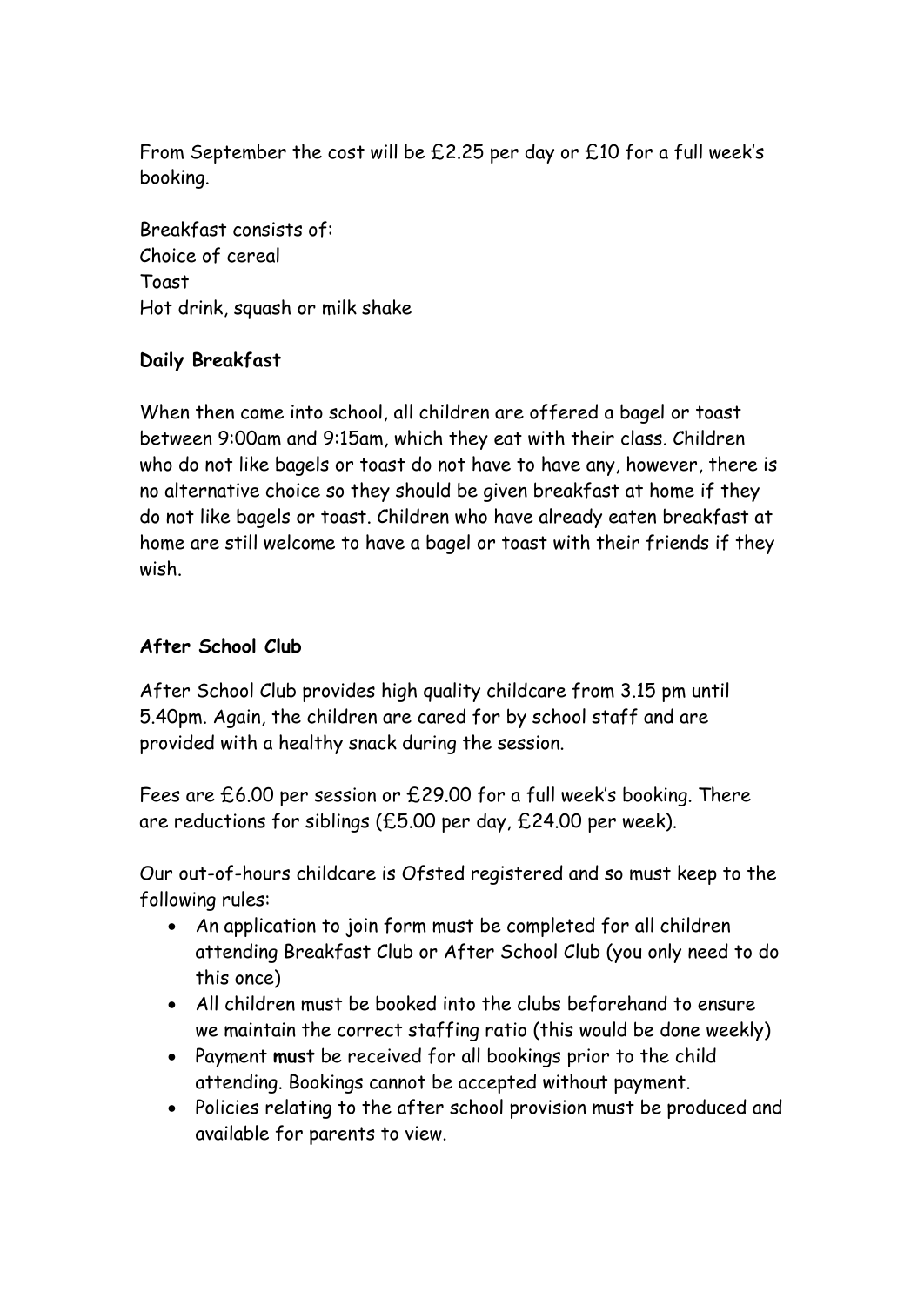## **Uniform**

We expect all children to wear school uniform. The uniform looks very smart and promotes a whole school identity. It also makes all children equal and avoids any competition to have the latest sports or fashion clothing.

We particularly appreciate parents' support in ensuring the older children wear school uniform as this is when a lot of clothing related problems are inclined to arise.

Our school colour is royal blue – Bankfields blue, as we call it. Our uniform consists of

- royal blue sweatshirt, jumper, cardigan or fleece jacket
- white polo shirt, blouse or shirt
- grey or black skirt, pinafore or trousers.









Sweatshirts, cardigans and polo shirts bearing the school name badge and, if wanted, the child's initials can be ordered from the main office.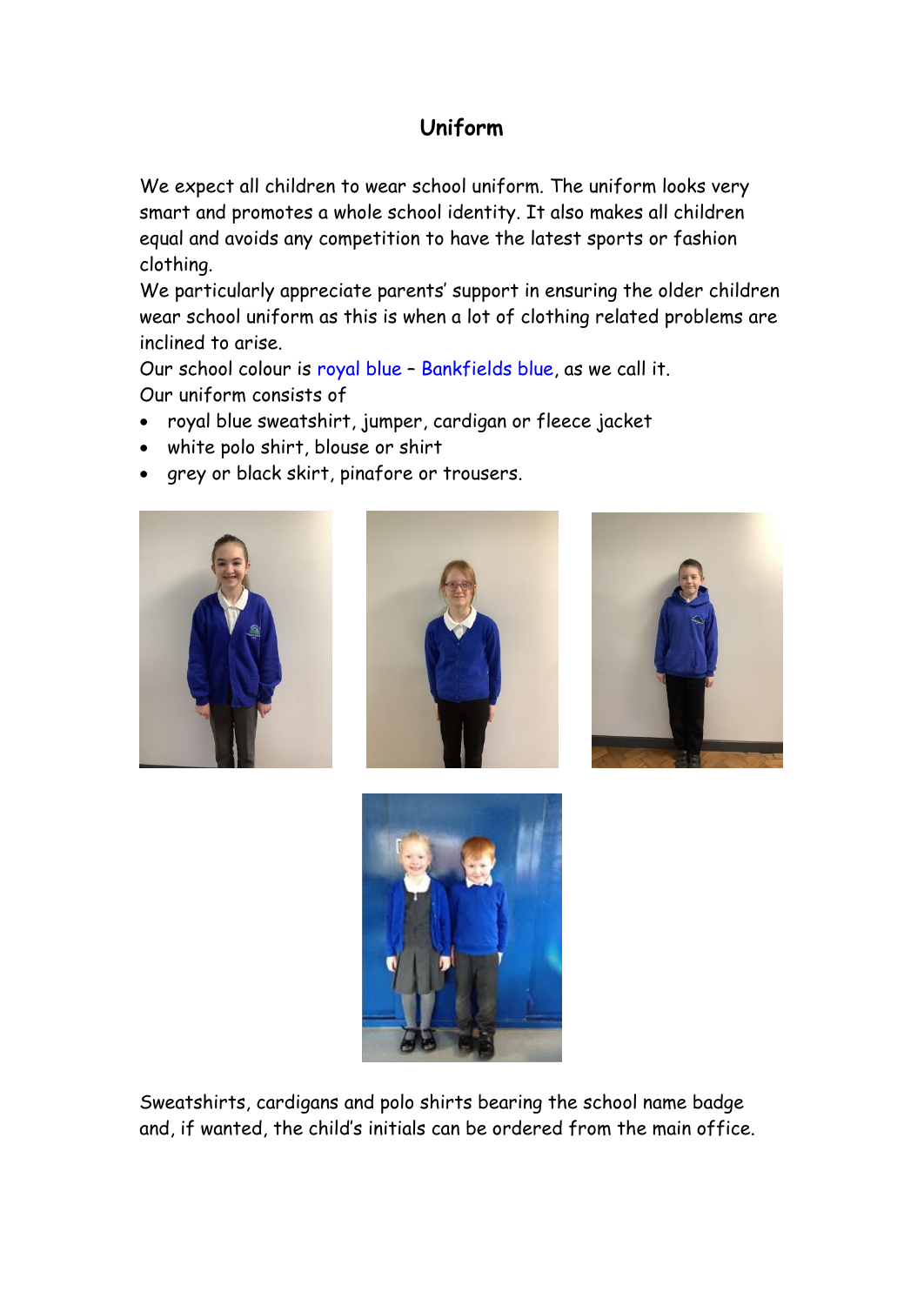In the interests of comfort and safety, all shoes worn for school must have low heels and be preferably black. Clogs, mules, platform soles and 'jelly' shoes may not be worn as they are not suitable for school activities.

Parents are asked for their support in ensuring that their child dresses appropriately for school, a place of work. Sportswear is not allowed (other than for P.E.) as it has proved to be a source of competition between children. It is also very expensive. Shoulders, backs and stomachs must be covered at all times. Ankle-length skirts can be hazardous when children are moving round school.

Children should not have 'extreme' hairstyles for school, e.g. shaved patterns/heads, Mohawks, colours, as these prove a distraction in the classroom and do not present the right image for school which is a place of learning. In addition, headbands must be flat with small delicate patterns or flowers, no animal ears or high floral head dresses should be worn as again, this causes a distraction.

## **P.E.Kit**

Children should come to school wearing their PE kit on their allocated PE day. This is to ensure safety and freedom of movement during the activities. By coming to school in their PE kit, children do not lose any of their PE lesson time getting changed, and it also helps us to avoid lost items of clothing. All children are welcome to bring a spare t-shirt to change into after PE if they would like to, in order to promote personal hygiene.

Boys and girls may wear shorts and a T shirt. Tracksuit bottoms can also be worn, particularly for outdoor activities. All children need to have P.E. shoes for certain activities indoors and out. These should not be the same shoes worn for school daily.

Please make sure all items of clothing are marked with the child's name.

P.E. kits are also available through the school. They consist of

- royal blue T shirt with the school logo
- royal blue shorts
- blue carry bag with the school logo.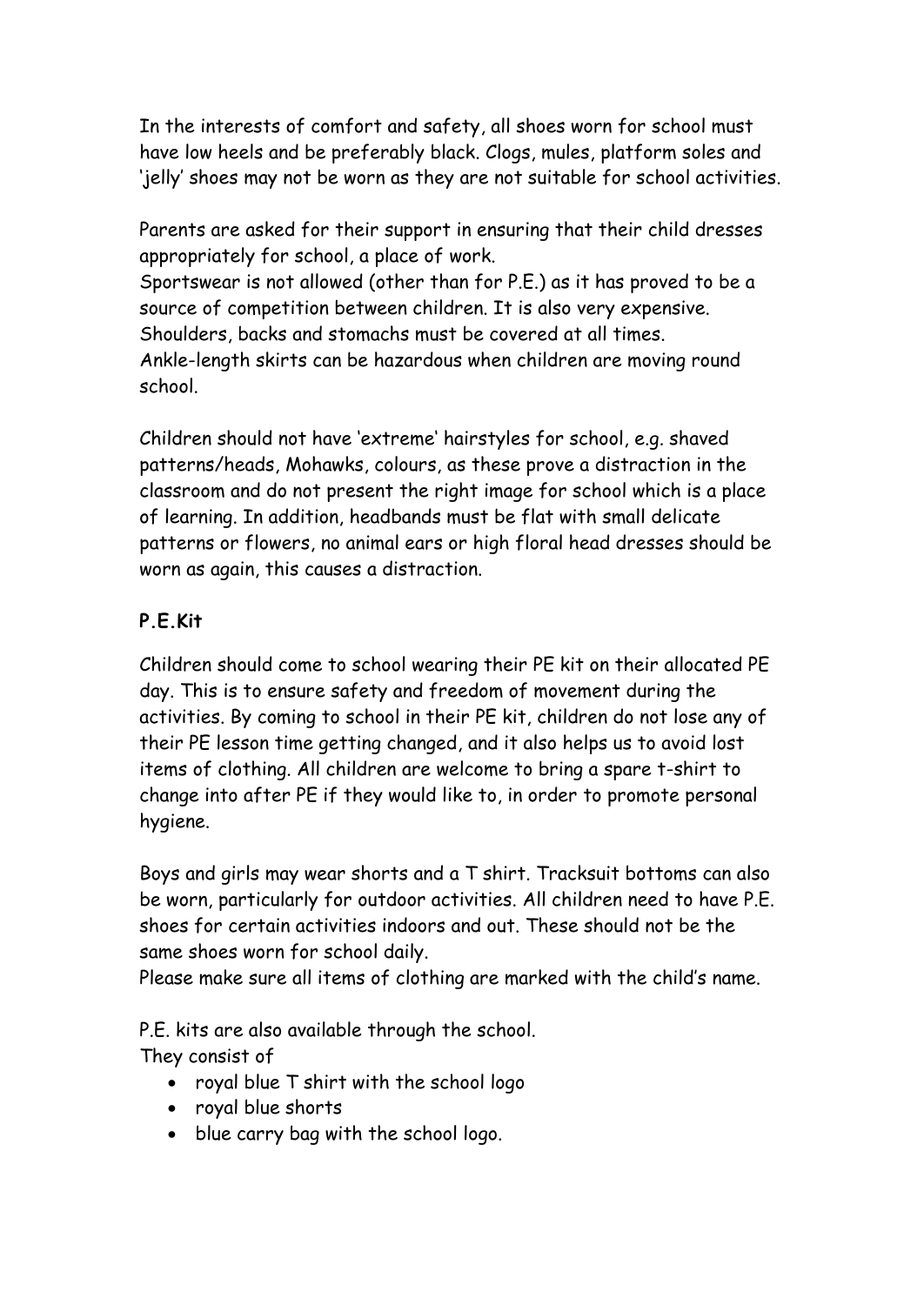We also have a range of hats and school bags, all with the school logo.



#### **Jewellery**

In order to prevent accidents, loss and damage, jewellery **must not** be worn for school. Any child with pierced ears may only wear flat stud earrings and these must be removed (by the child) for any P.E. lessons. Please do not have children's ears pierced mid-term as this causes problems for P.E. activities. Facial jewellery is not permitted.

## **Sharing Information**

Parents may visit school at any time during school hours or by appointment outside school hours. If you wish to talk to your child's class teacher please try to visit before school begins or, preferably, at the end of the day so that lessons are not disrupted (teaching starts promptly at 9.00am). There is usually a member of support staff available as children arrive on a morning if you have an urgent message or query.

In the autumn term you will be given information by your child's teachers about various aspects of your child's education, including how you can support your child's learning at home.

Formal parental consultations are held on two evenings in the autumn and spring terms for parents to view their child's work and discuss their child's progress and targets for development with the class teacher.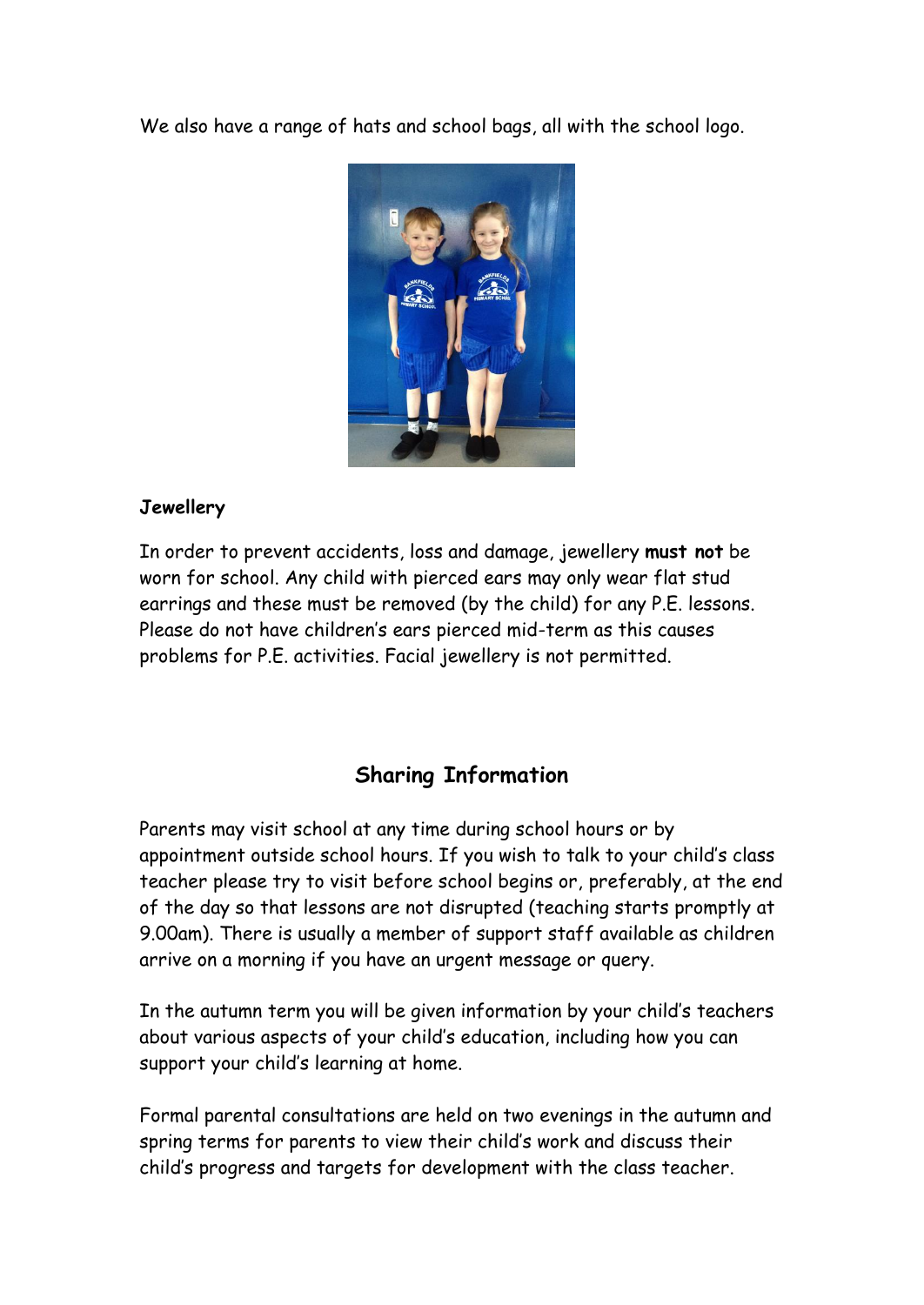Please do try to come to these evenings. They are important opportunities to share information about your child's education and find out what you can do to support your child in taking the next steps in their learning, plus it shows your child that you are interested in their school work. Children become very disappointed if no-one comes to see their work.

You will receive a written report on your child's progress towards the end of the summer term. There will also be a chance to discuss the report with your child's teacher and see their work.

There will be many other opportunities for parents to visit school throughout the year, such as performances, themed weeks, activity afternoons, family learning events, fundraising events, sports events, etc. We hope you will be able to attend many of these special occasions.

#### **Newsletters**

You will also be sent regular newsletters via ParentMail, to help you keep in touch with school news and events. A copy of the latest newsletter is displayed on the notice boards in the cloakrooms and the main entrance. Copies of the latest newsletter are also available from the main office or on the School Website.

#### **School website**

The school website is available at [www.bankfieldsprimary.co.uk](http://www.bankfieldsprimary.co.uk/) this contains information on

- Information for parents
- School policies
- School news
- Year group page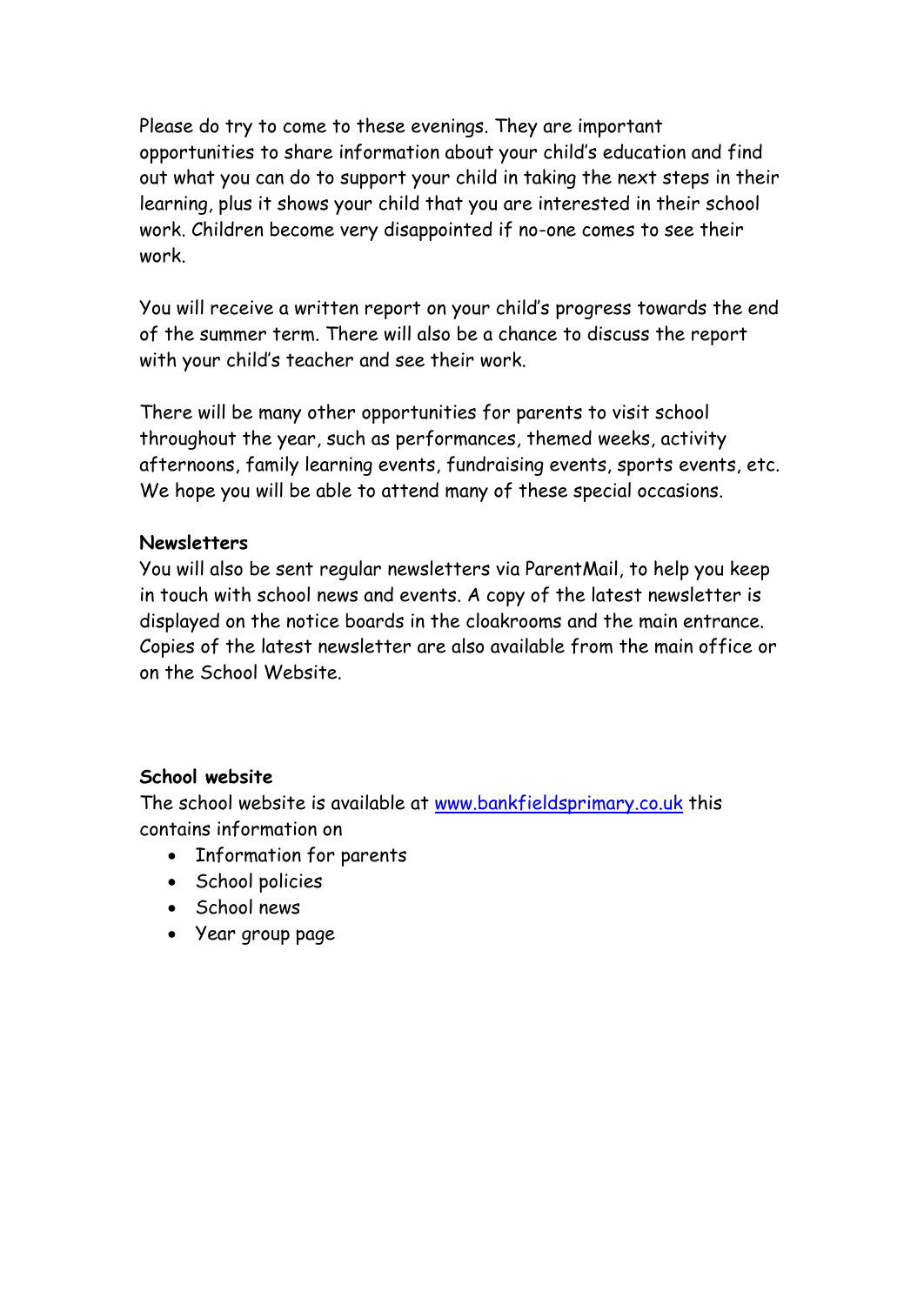## **Supporting your Child**

As a parent, you will want your child to do well at school and there are many ways you can help your child achieve success:

- There is nothing more important than building your child's self esteem and confidence, so that they have a positive outlook and are willing to have a go.
- Take a real interest in their learning and achievements. This way you show them that you think learning is important.
- Praise your child whenever you can, particularly when they are finding something difficult.
- Have high but realistic expectations which are appropriate to your child at that stage in their development. Remember, every child is different.
- If you want to help but are not sure how something is taught nowadays, please check with your child's teacher. It is very hard to 'unlearn' an incorrect method or bad habit.
- Come to our family learning sessions to see how we approach different areas of learning and have a go at some fun activities with your child.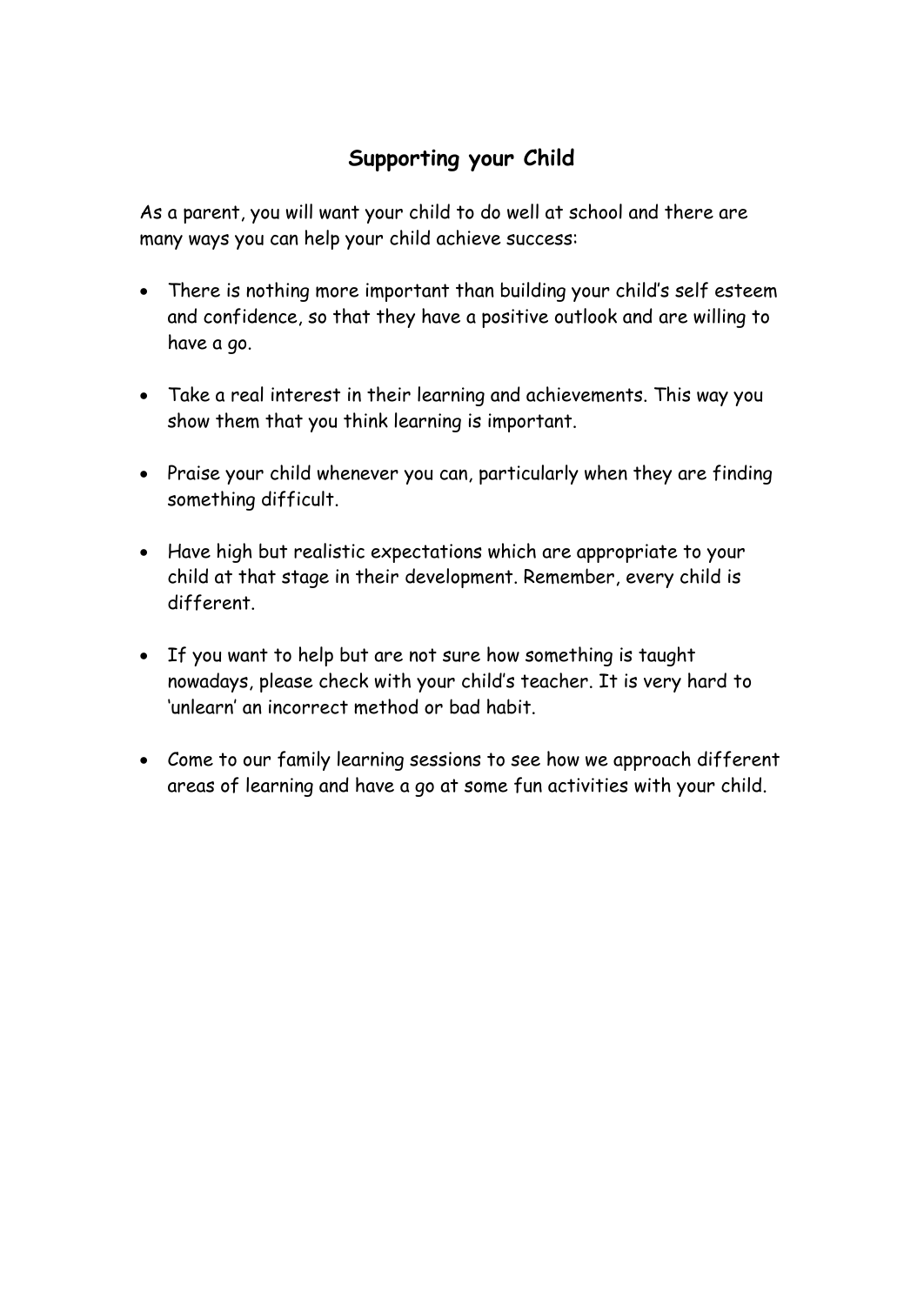## **Behaviour Management**

We have very high expectations of behaviour for all our children.

The school has a clear policy for behaviour management which is based on high expectations and praising positive attitudes and behaviour. We have several reward systems which operate throughout the school and children have many opportunities to earn extra rewards and privileges through good standards of work and behaviour.

Our high expectations of behaviour must also be maintained over the lunchtime period when the children are in the care of the lunchtime Supervisory Assistants. Persistent poor behaviour and lack of respect for the authority of the Supervisory Assistants can result in individuals being kept in at lunchtimes or having to go home for lunch.

Although our approach is based on being positive there are times when sanctions have to be applied. Parents are always kept informed of any significant or repeated problems and we really value parents' support in dealing with any such problems.

If you have any concerns about your child's well-being or behaviour at school do not hesitate to contact us.

These are the **Golden Rules** from our Behaviour Management Policy. They are displayed in all classrooms and are the basis for a relationship built on respect for oneself, for others and for property.

- **Do be gentle**
- **Do be kind and helpful**
- **Do work hard**
- **Do look after property**
- **Do listen to people**
- **Do be honest**

If a child keeps the Golden Rule throughout the school week, they earn 30 minutes Golden Time/Reward Time on a Friday afternoon. During Golden Time, the children have access to a range of activities to enjoy including arts and crafts, sports, games and use of the outdoor equipment. The activities vary depending upon the age of the children.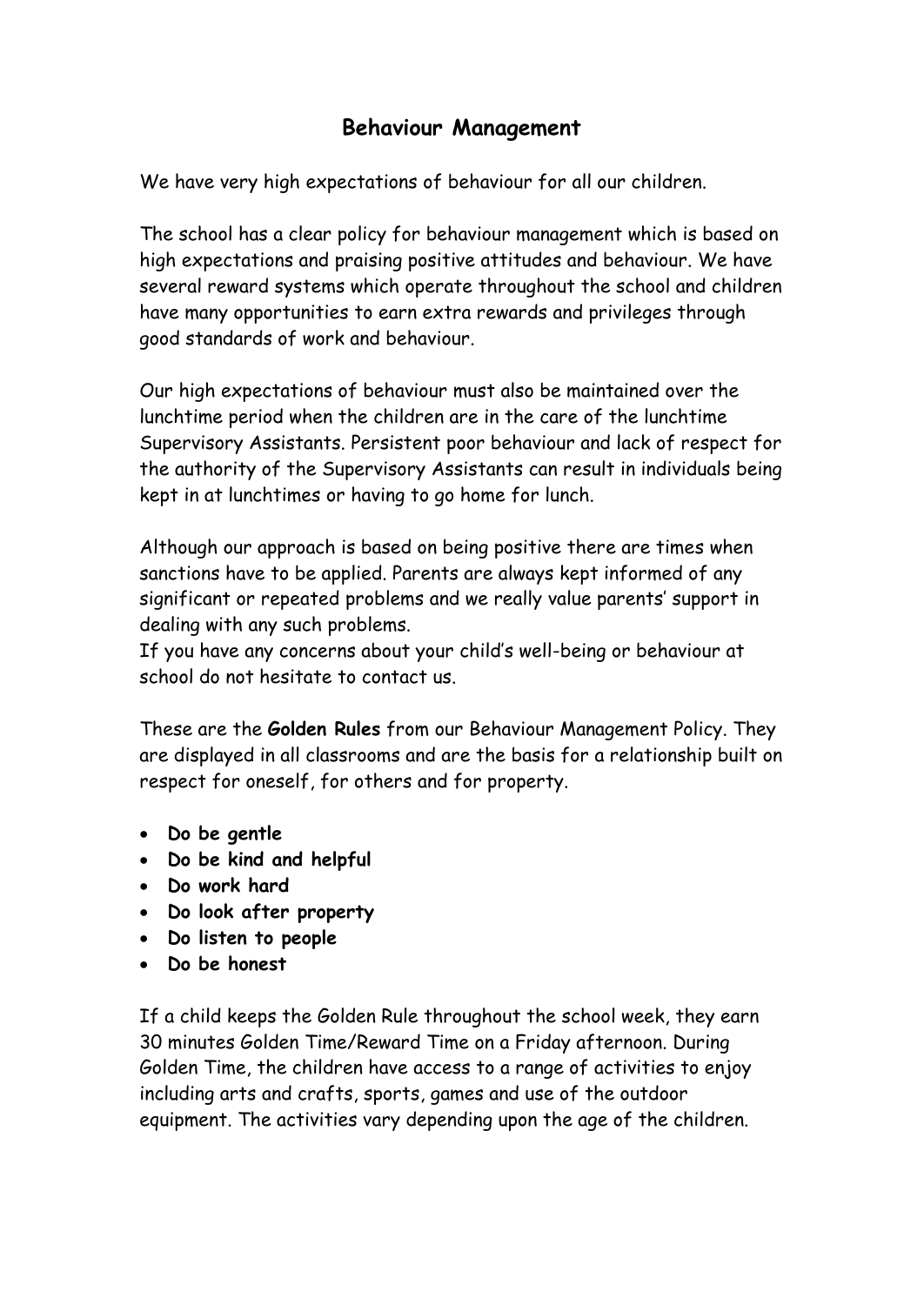If a child does not keep the Golden Rules and does not respond appropriately to the reminders and warnings given, they will lose some of their Golden Time the following Friday.

#### **Behaviour Management Steps**

In the event of unacceptable behaviour, we use the following sequence of strategies which are very effective (and can also be used in the home situation):

- First the child is asked if they have a problem that needs sorting out. If yes, the member of staff will help resolve it. If no, the child is reminded of what they should be doing and encouraged to get on sensibly.
- If the inappropriate behaviour continues, the child receives their first warning, together with a reminder of what they should be doing. (The majority of children never go beyond this step.)
- Continued inappropriate behaviour would result in a second warning , once again with a reminder of what the child should be doing.
- The next step would be 'time out', which is a few minutes (5 maximum) sitting in an agreed place in the classroom to settle down and think about their behaviour. Time out on the playground means stand/walk next to the member of staff for a few minutes. This will result in 5 minutes loss of Golden Time.
- The final sanction is 'isolation'. The child has to go out of their class to another classroom or the headteacher for between 30 minutes and 1 hour (depending on the age of the child). They are given work to do there. This means another 5 minutes of Golden Time is lost.

If the child is not responding to this system and behaviour is continuing to be a cause for concern, we would always consult with parents before deciding together on the next stage of action.

The Golden Rules and 'Get It Right' posters are displayed in every classroom and around the school to encourage and remind children of the right path and of our high expectations.

The posters are also available for parents to use at home to ensure a consistent and positive approach to behaviour management.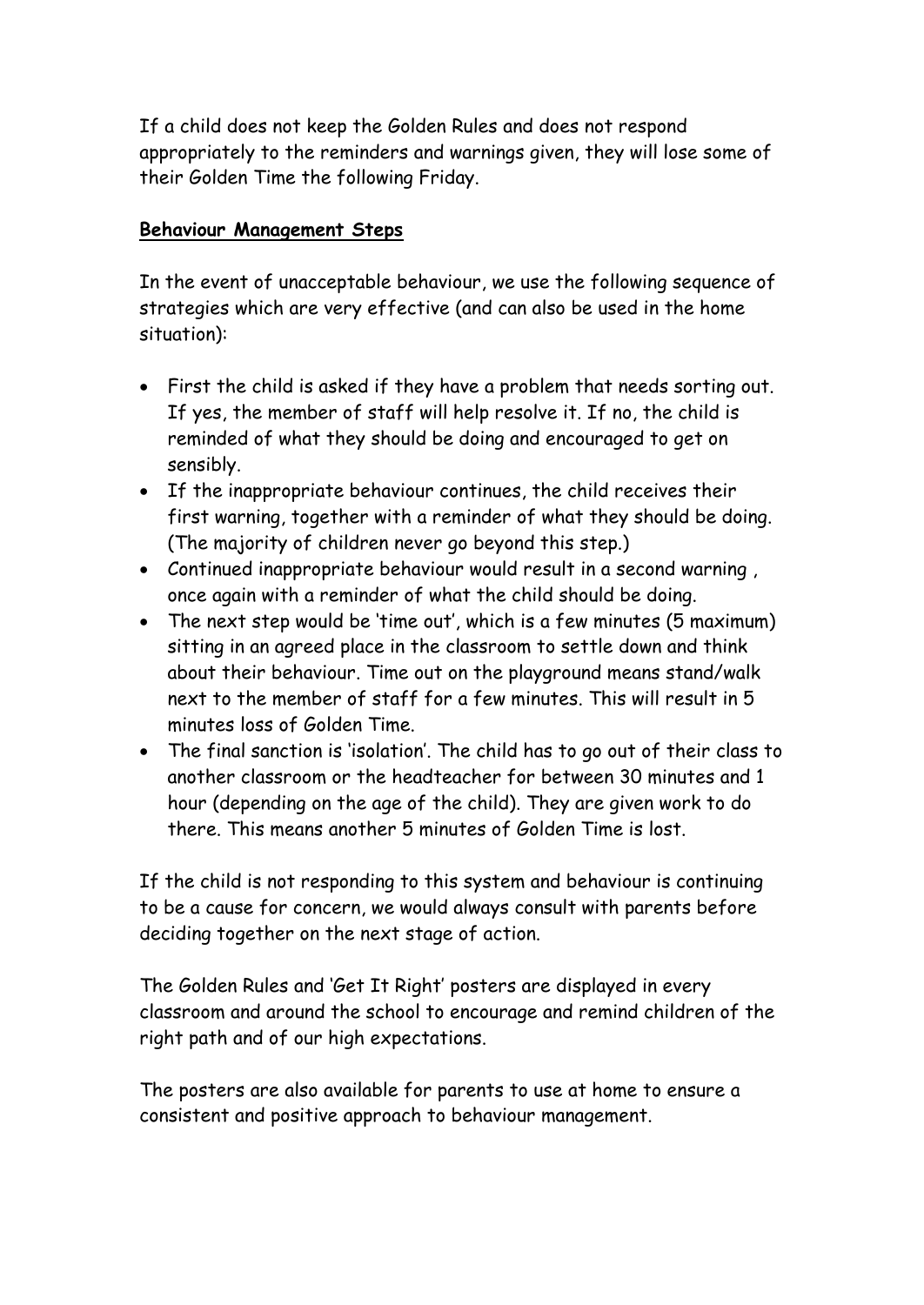Children can also earn Golden Tokens for kindness, good manners and showing respect for adults and other children.

#### **Bullying**

Bullying is deliberate attempt to hurt, threaten or frighten someone. It may take the form of physical, verbal or mental abuse and/or intimidation. It may involve excluding an individual from a group, which can also be a very hurtful experience.

There are occasions when children are upset because they have fallen out with friends or been hurt in the playground because another child has been careless or thoughtless. Although such incidents can be distressing and are always taken seriously and dealt with, they are not incidents of bullying.

It is important that children learn to distinguish between bullying and other issues.

#### **All incidents of bullying are taken very seriously at Bankfields Primary School.**

Staff are always vigilant for signs of bullying but it can be difficult to detect. Children and parents are actively encouraged to report any bullying behaviour to the child's class teacher or the headteacher. We can only deal with what we know about.

Dealing with bullying behaviour is addressed on a regular basis with children of all ages through Personal, Social and Health Education, through Circle Time and through assemblies. Children are taught to distinguish between acts of bullying and simply having a disagreement with someone or 'falling out' with a friend.

A bully relies on the victim being too frightened to tell anyone about the bullying.

"Do not suffer in silence" is the message that must be constantly reinforced in class work and on an individual level.

Our Child Friendly Anti Bullying Policy is given to every child and is displayed around the school. This policy was written by children for children and is regularly discussed in classes and assemblies. It defines bullying as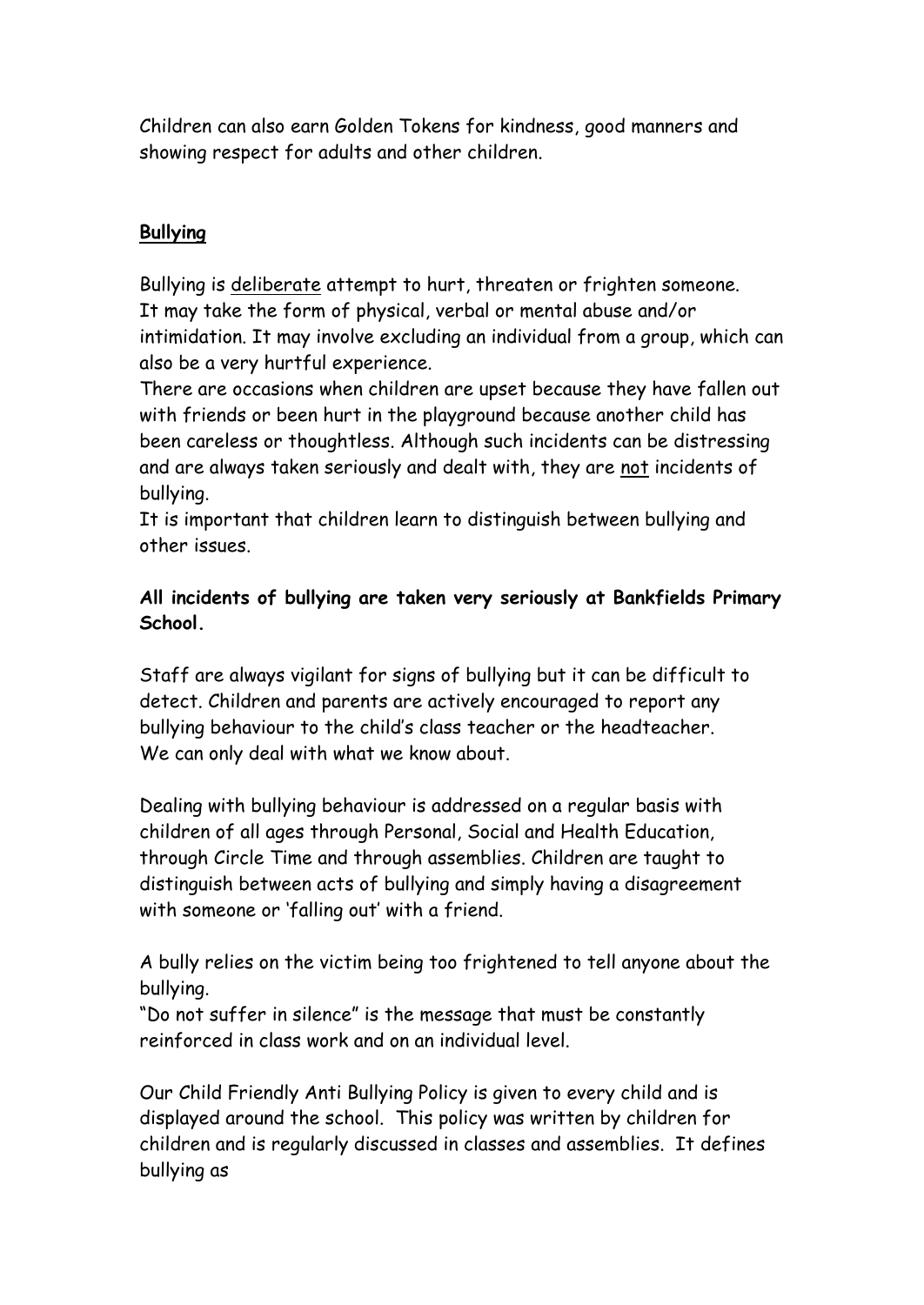**S**everal **T**imes **O**n **P**urpose

## **Teaching and Learning**

The curriculum is what is taught in school. The teachers plan what they are going to teach each term in their teams, using the Early Years Foundation Stage framework and the National Curriculum, together with their own interests, knowledge and expertise to make sure that all children receive a broad and balanced curriculum which is appropriate to their needs and stage of development.

You will receive information about the curriculum in your child's class each term. This is to help you support your child's learning outside school.

Our aim is to provide every child with a structured curriculum which leads to the development of the skills and knowledge in each subject. We place great emphasis on the basic skills of literacy (speaking and listening, reading and writing) and numeracy (number work), particularly in the early years of primary education. Even when the children are older, much of their work still focuses on these skills although it may be linked with other subjects.

A child's education in primary school is split into 3 stages:

The Foundation Stage includes the Nursery and the Reception year. Key Stage 1 covers Year 1 and Year 2. Key Stage 2 covers Years 3, 4, 5 and 6.

The Foundation Stage 1 (Nursery) curriculum will underpin all future learning and we aim to provide opportunities for all children to succeed in an atmosphere of care and of feeling valued. All children learn best through play and in the Foundation Stage 1 we plan play activities indoors and outdoors, providing learning opportunities for children to learn with enjoyment and challenge.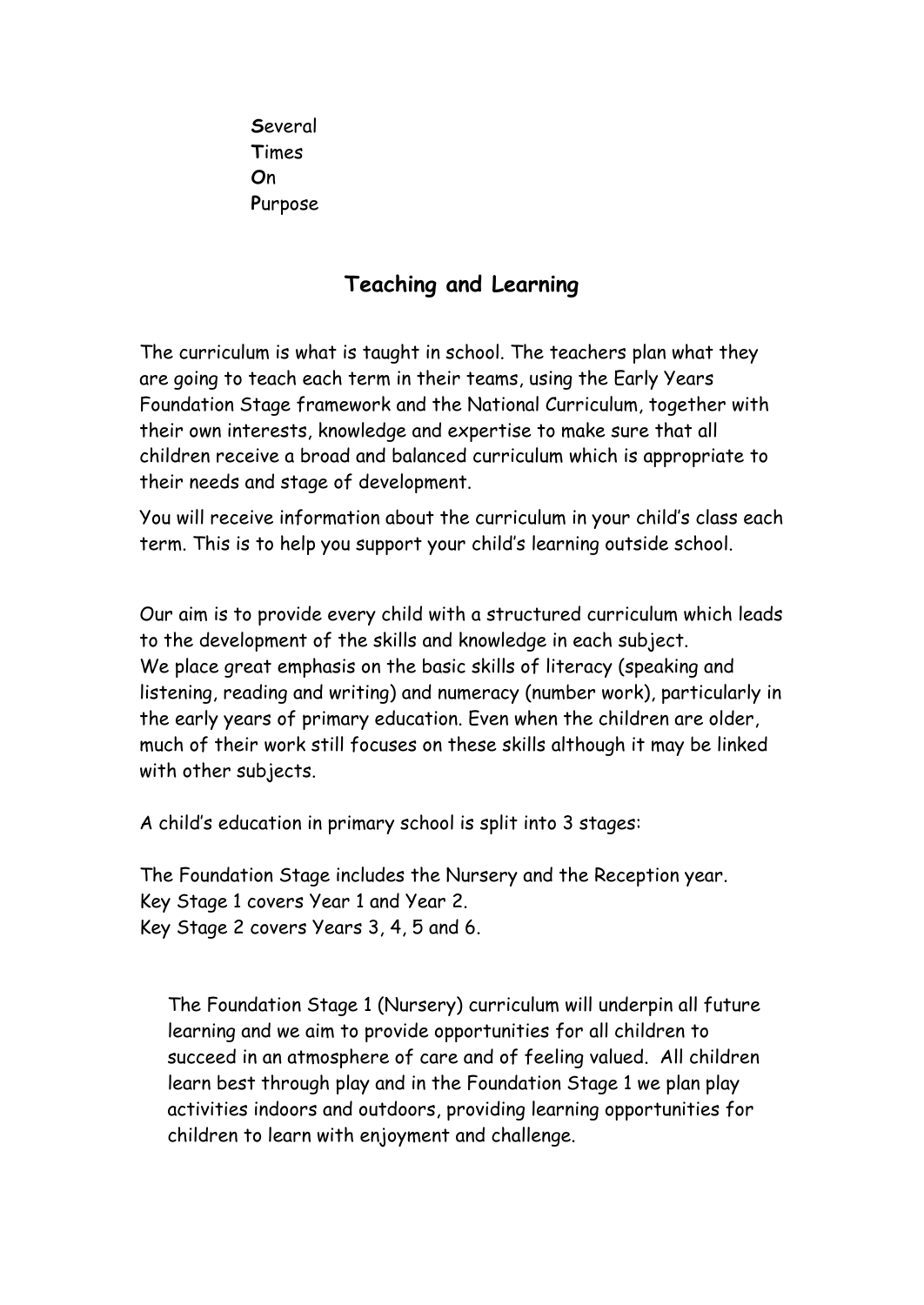As your child moves up into the Foundation Stage 2 class, (Reception), they will continue to work on these areas of learning. The Foundation Stage is followed by Key Stage One and Key Stage Two.



**Learning through play activities in the water**

At the end of the Foundation Stage (end of Reception) children are assessed using the Foundation Stage Profile. Children are assessed against each of the 17 areas of learning.

This is an individual assessment carried out by the teacher during normal lesson time. The children themselves are not aware of the assessment. The results of this assessment are fully discussed with parents.

## **Key Stage 1**

In Years 1 and 2 the children are taught according to the 2014 National Curriculum at Key Stage 1.

The National Curriculum is made up of 3 core subjects

- English
- Mathematics
- Science

These subjects take up the largest part of the curriculum.

In addition there are 9 foundation subjects plus RE, PSHE and SRE.

- Computing
- Design and Technology
- Art and design
- History
- Geography
- Art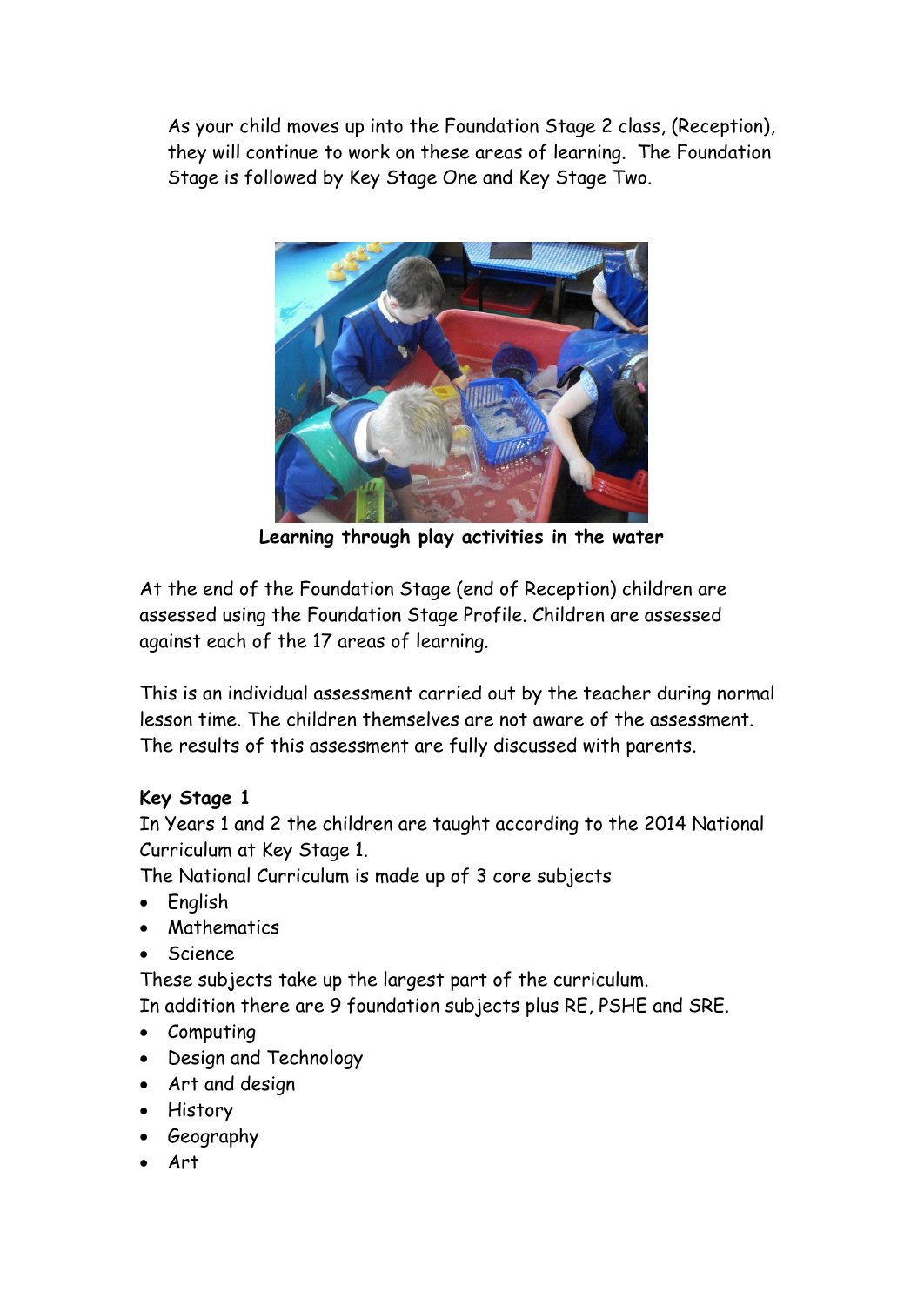- Music
- Physical Education
- Languages
- Citizenship

Towards the end of Year 1 children's phonics skills are assessed using a national test.

At the end of Year 2 children's progress in reading, writing and mathematics is assessed by the teacher. Statutory Assessment Tasks and Tests known as SATs are used to help the teacher make this assessment. These results are reported to parents together with comparative information.

## **Key Stage 2**

From Year 3 to Year 6 children also follow the 2014 National Curriculum. Children continue to study the 12 National Curriculum subjects set out above.

At the end of Year 4, all children participate in the Multiplication Tables Check which is a national assessment for all Year 4 children. This check assesses each child's accuracy and recall of times tables up to 12 x 12.

Towards the end of Year 6 all pupils are formally tested on English and Mathematics using national statutory assessment materials. They follow a national timetable, with Year 6 pupils all over the country doing the same tests on the same day.

It is very important that all pupils are present for the assessments. Each school's results are published and absentees can cause a significant reduction in the school's results.

The results of the SATs are reported to parents, together with teacher assessments for English, mathematics and science. They are also passed on to the children's secondary schools and academies.

**Religious Education** is also taught to all children. Our teaching is of a broadly Christian nature but includes other main faiths. Great emphasis is placed on children's personal, moral and spiritual development and understanding. Children also take part in a daily act of worship. Any parent wishing to withdraw their child from Religious Education should contact the Headteacher.

**Relationships Education** is taught as part of our policy for Relationships, Health and Citizenship Education. Information is given in an honest and simple manner appropriate to the age and maturity of the children, with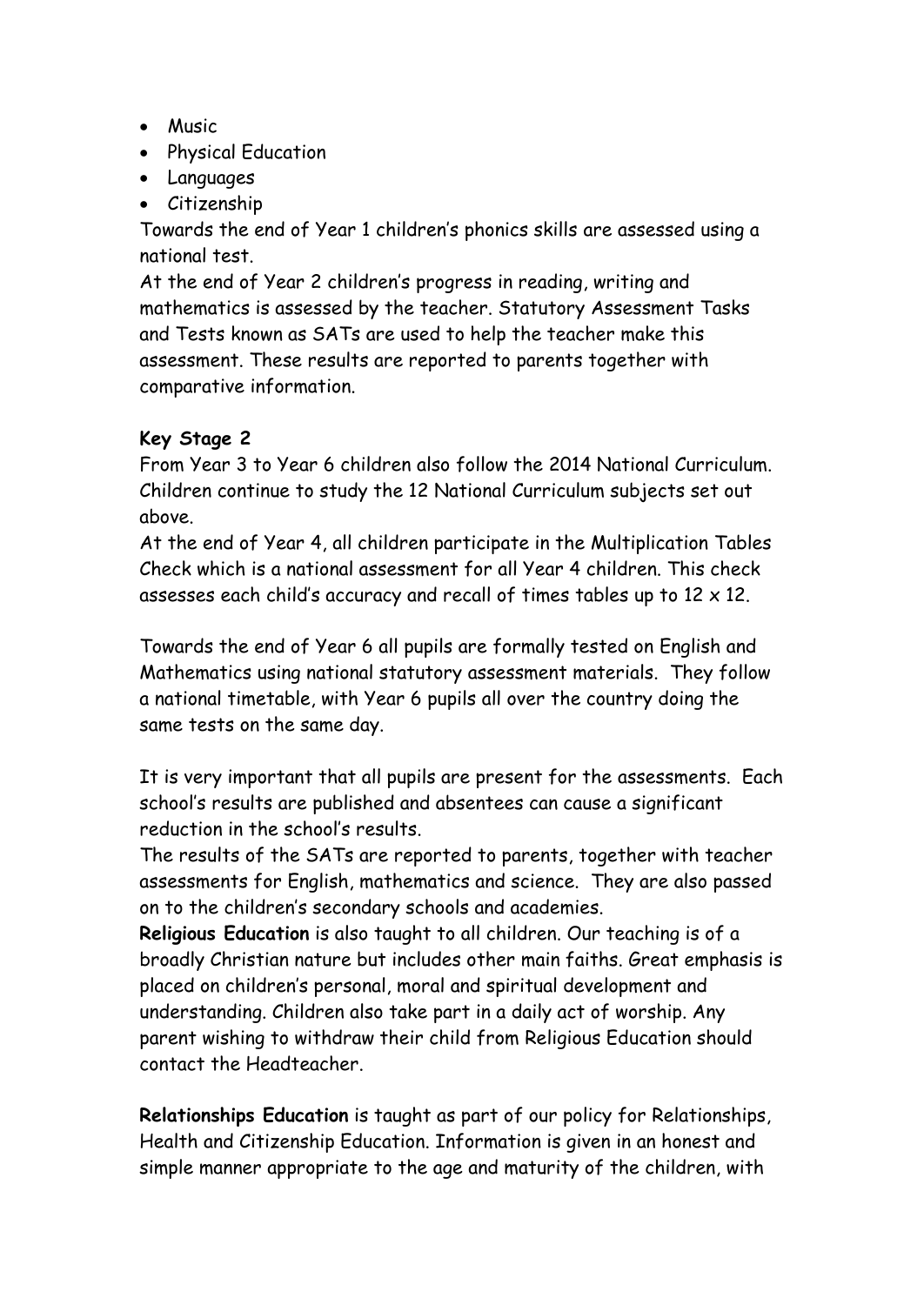an emphasis on moral considerations and the value of family life. Our policy for Relationships Education focuses on the natural changes which take place as children grow up and addresses a range of topics such as differences, relationships, personal hygiene and puberty through a story approach. Copies of the policy are available on request and parents are welcome to look at the resources used in school.

**Physical Education** is an important part of the curriculum we offer all children. The P.E. curriculum includes gymnastics, dance, outdoor activities, swimming, athletics and games. All children will learn the skills of football, netball, hockey, rounders, tennis and cricket.

The school holds the Sports Silver award, a national award that recognises the school's commitment to PE and activity.

The school has two halls for P.E., three playgrounds, extensive playing fields and a Multi Use Games Area (MUGA), a purpose built all weather surface for a range of team games. There is also an adventure playground for younger pupils. Each class will have at least one P.E. lessons a week with an additional hour throughout the week through our 10 minute daily activity.

Year 2 children go swimming with the school for 3 terms. Some of our older children also have the chance to attend top up lessons in Year 6 if they have not yet achieved 25m.

Many children will also have the opportunity to take part in sporting clubs run by staff and external coaches after school and at lunchtimes.

The school takes part in a range of competitive sporting events in the local area. We play friendly football and cricket matches against local schools and take part in inter-school and county athletics competitions. Although all teachers in the school are qualified to teach P.E., some have specific coaching qualifications.

#### **Special Educational Needs**

Throughout the school there is a well established system of support for children with special educational needs. Mr Bennett is the school's Special Educational Needs and Disabilities Coordinator (SENDCO). To meet pupils' special educational needs we can use the expertise of teachers and teaching assistants within the school. In addition we can call on specialist advice and services from the Specialist Teaching Service,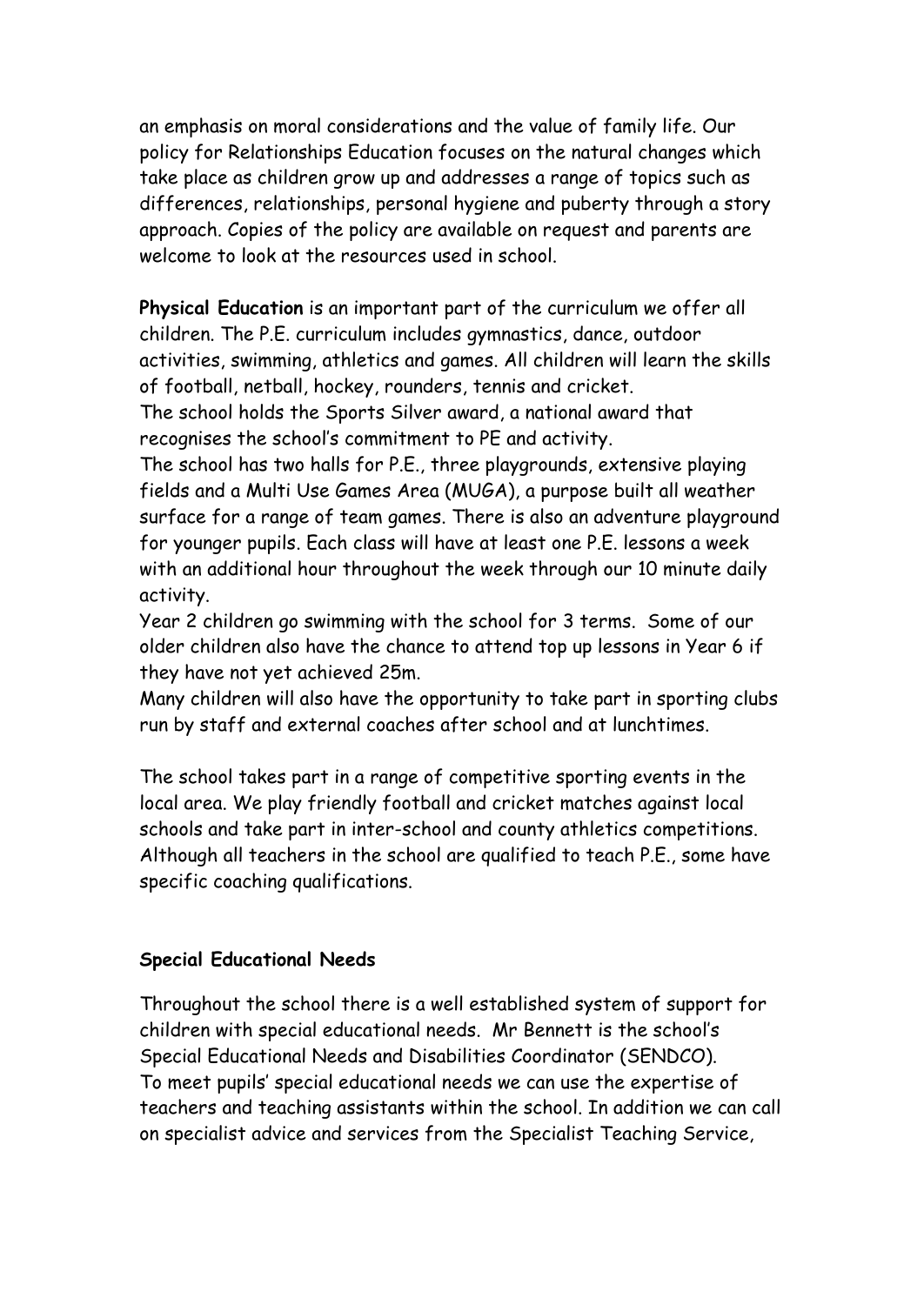the Behaviour Support Service, the Educational Psychology Service, the Educational Welfare Service and nearby Support Bases. Parents are always kept fully informed of any concerns we may have about their children's progress and play an important role in supporting their children. If you have any worries about your child's educational development, please contact your child's teacher or the Headteacher at any time.

The school receives funding in the form of a **Pupil Premium**, based on the number of pupils entitled to a free school meal, to narrow the gap in attainment of pupils from financially less advantaged backgrounds. This funding is used for

- Additional teachers to provide small class sizes and extra support for pupils with special educational needs and disabilities
- Teaching assistants in each team to support teaching and learning of children of all abilities
- After school booster classes for year 2-6 pupils
- Subsidising educational visits and other learning opportunities.
- Subsidising Out-of-Hours care so it is accessible to lower income families.

Therefore, it is very important that families apply for Free Meals if they think they might be eligible, even if they do not wish their child to actually take the meal. We provide a form for all parents when your child starts school so that you can fill in your National Insurance number and some other basic details. We ask all parents to complete this form as any additional funding school receives has a significant, positive impact on your child/children. It is also important to complete the Free School Meals form if your circumstances change at any point during your child's time at school. If you have any questions at all, please contact the school office or Mrs Gatenby.

## **Higher Attaining Pupils**

The school has a systematic approach to supporting those children who are achieving at levels significantly above the average in one or more areas of learning. The learning needs and progress of these children is carefully planned and closely monitored by the class teacher so that they can be appropriately challenged to deepen their knowledge and understanding.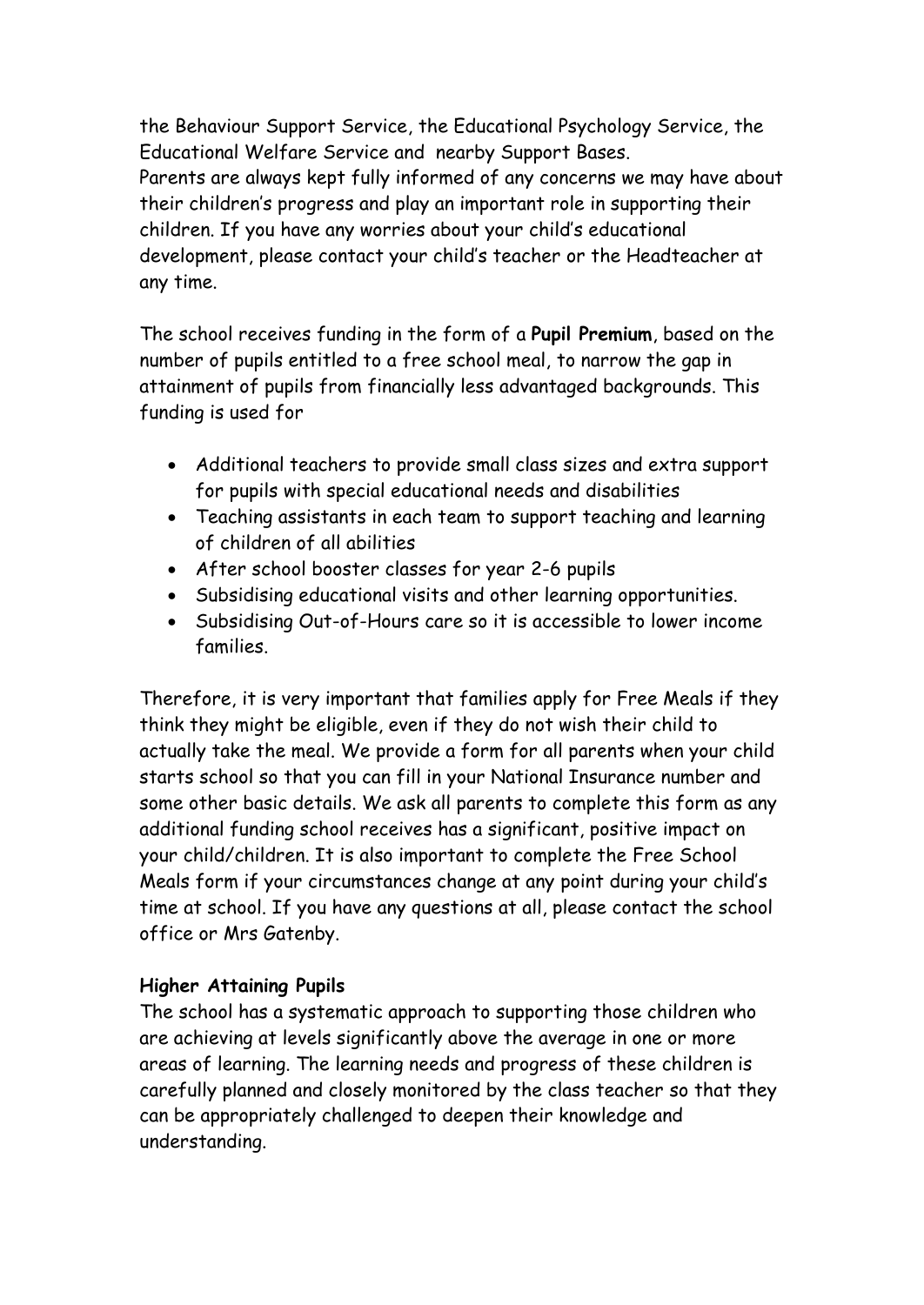#### **Homework**

We have a homework policy which covers pupils of all ages. A copy of the policy is available to parents either as a paper copy or on the school website.

If you have any questions or concerns regarding homework please see your child's teacher.

#### **Music**

All children learn music as part of the National Curriculum. All children have the chance to learn to play a number of musical instruments throughout their time at Bankfields. At present teachers from Tees Valley Music Service visit to teach music across the school.

#### **Residential Visits**

Every year a group of our older children make a residential visit to Robin Wood Outdoor Activity Centre, accompanied by staff from school. Once there, they are also instructed by staff at the centre who are trained and experienced in outdoor pursuits.

#### **Charging and Remissions Policy**

Educational visits and within school events are arranged from time to time to provide valuable first-hand experience and promote children's learning. These visits and events are always heavily subsidised by school, using our school fund, but we sometimes ask for a contribution towards the costs. No child will be excluded from an educational visit or experience because of an inability to pay. However, we are very grateful for any contributions made as the school could not afford to pay the whole cost, particularly as transport cost have risen steeply in recent years.

#### **Complaints Procedure**

The school has an established procedure for considering complaints from parents. Details of the procedure are available from the school's website or the school office.

However, it is hoped that parents would raise any concern that they might have with their child's class teacher in the first instance.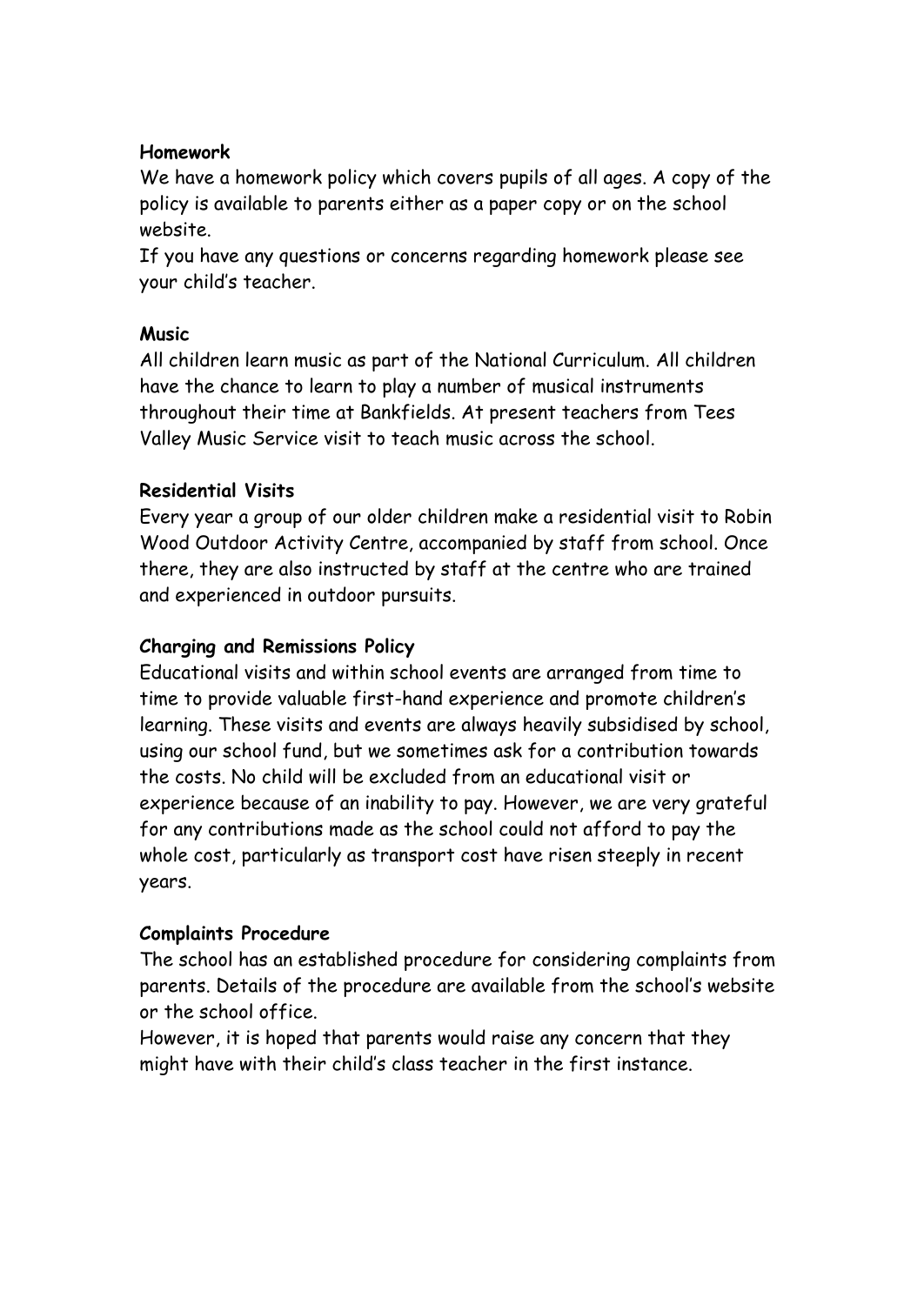## **Safeguarding**

#### **Child Protection**

The safety and well-being of the children in our care is always our highest priority. The school has a clear policy for Safeguarding and Child Protection which is available to parents on request. All staff receive regular training to recognise the signs and symptoms of abuse. Any concerns regarding safeguarding and child protection should be discussed with the Mrs Gatenby, who is the Designated Safeguarding Lead, or one of the Deputy Designated Safeguarding Leads – Mrs Petrie and Miss Amos.

## **Security**

The school has a fob entry system on most external doors and those that are not fobbed, are locked once the children are in school to ensure the premises are secure. If you need to enter either building at any time during the school day, please report to the main office first where the school admin staff will let you in. Access through internal doors are also through a fobbed or security code systems and cannot be accessed by anyone other than staff.

## **School Gates**

The security gates at the front of the school premises remain closed but unlocked throughout the school day whilst staff are on the premises and are locked in the evening. The rear pedestrian gate is open from 8.00am until 9.15am and from 3.00pm until 3.40pm to allow access to and from school. It is also unlocked but supervised to allow pupils attending after school clubs to leave by the rear exit. At all other times the rear gate is kept locked to prevent unauthorised access.

## **School Crossing Patrol**

School crossing patrols are on duty at

- Bankfields Road (near the shops) 8.30-9.15am 3.10-3.40pm
- Jubilee Road 8.30-9.15am 3.10-3.45pm

The entrance to the school is clearly marked with no parking restrictions and parents bringing their children to school by car are asked to pay regard to the markings. Please do not bring cars past the pinch point in the road. It is unsafe to turn in this area when there are pedestrians about.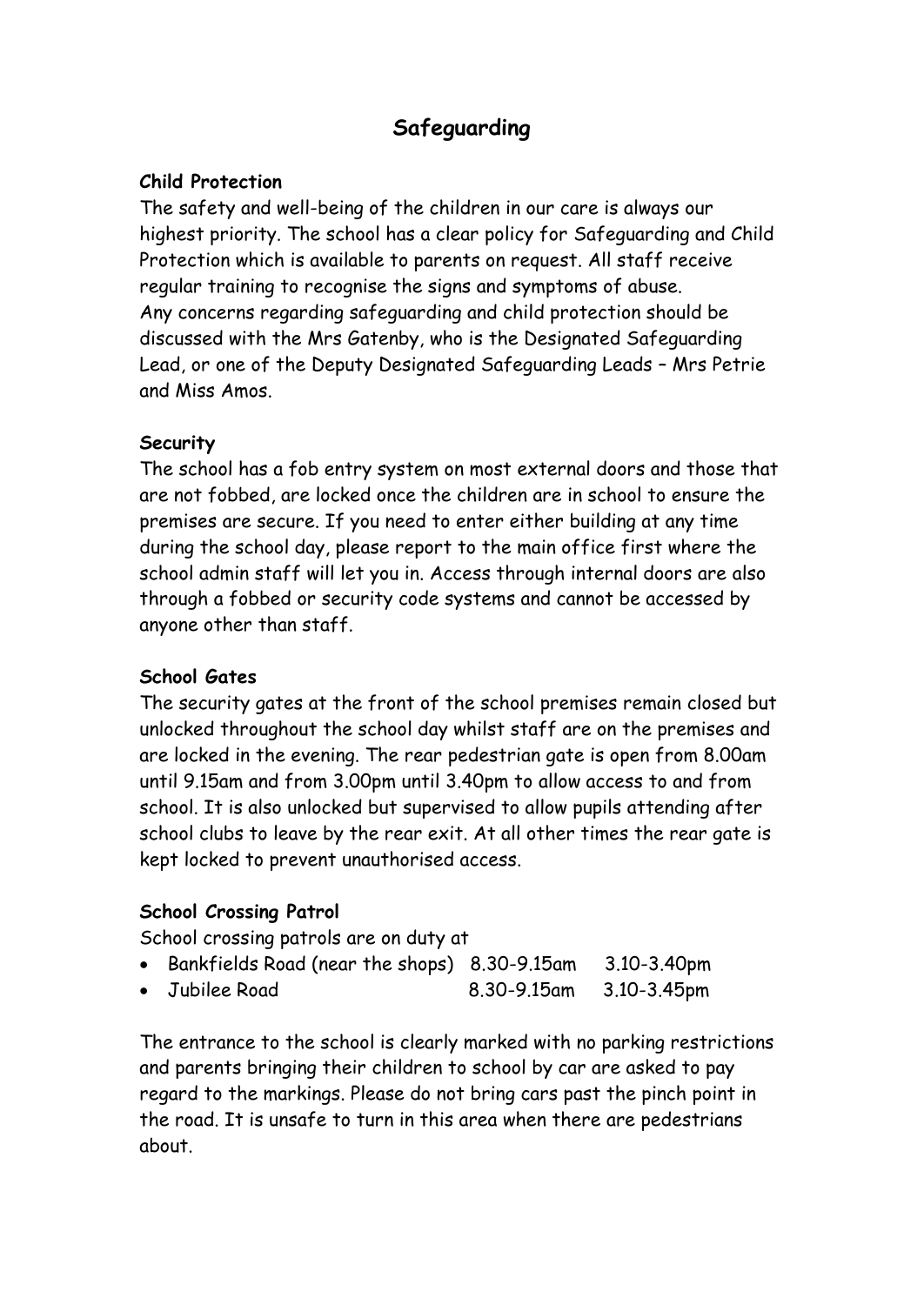As part of our School Travel Plan targets, we ask parents to avoid bringing children to school by car whenever possible and promote walking or travelling on bikes and scooters for its health and environmental benefits. We have a bike and scooter shelter which holds up to 36 bikes and 18 scooters. However, we please ask parents to take these vehicles home if the shelter becomes full, as it is not permitted to leave them on the paths or grass verges.

#### **Collecting Children from School**

Your child's safety and well-being are our main concern, so we follow the Local Authority recommendation that Early Years and Key Stage 1 pupils may only be collected by responsible people aged **16 years and over**. KS2 children may walk home alone if this has been arranged with the class teacher.

Please keep the class teacher informed of any changes in your collection arrangements.

#### **Illness and Injury**

In the event of a child being ill or injured at school, parents will be contacted as soon as possible so the child can be collected from school if necessary. Minor injuries and illnesses will be reported to parents at the end of the school day.

For this system to work effectively it is essential that the school has an up to date record of contact names, addresses and telephone numbers. You will have already completed an information sheet with these details on. Please let us know straight away if there are any changes.

## **Health**

All children are seen by the school nurse soon after they start school. School nurse and the dental service carry out health screening on groups of children at various stages in their school career.

If parents have any health concerns about their child they can speak to the school nurse in confidence. Please contact the school office if you wish to meet with or speak to the school nurse.

#### **Medicines**

Class teachers cannot be responsible for administering medication to children. If it is essential that your child needs to receive **prescribed** medication during the school day, please bring it in the original container with the chemist's label to the main office.

It must be clearly marked with the child's name and the dosage.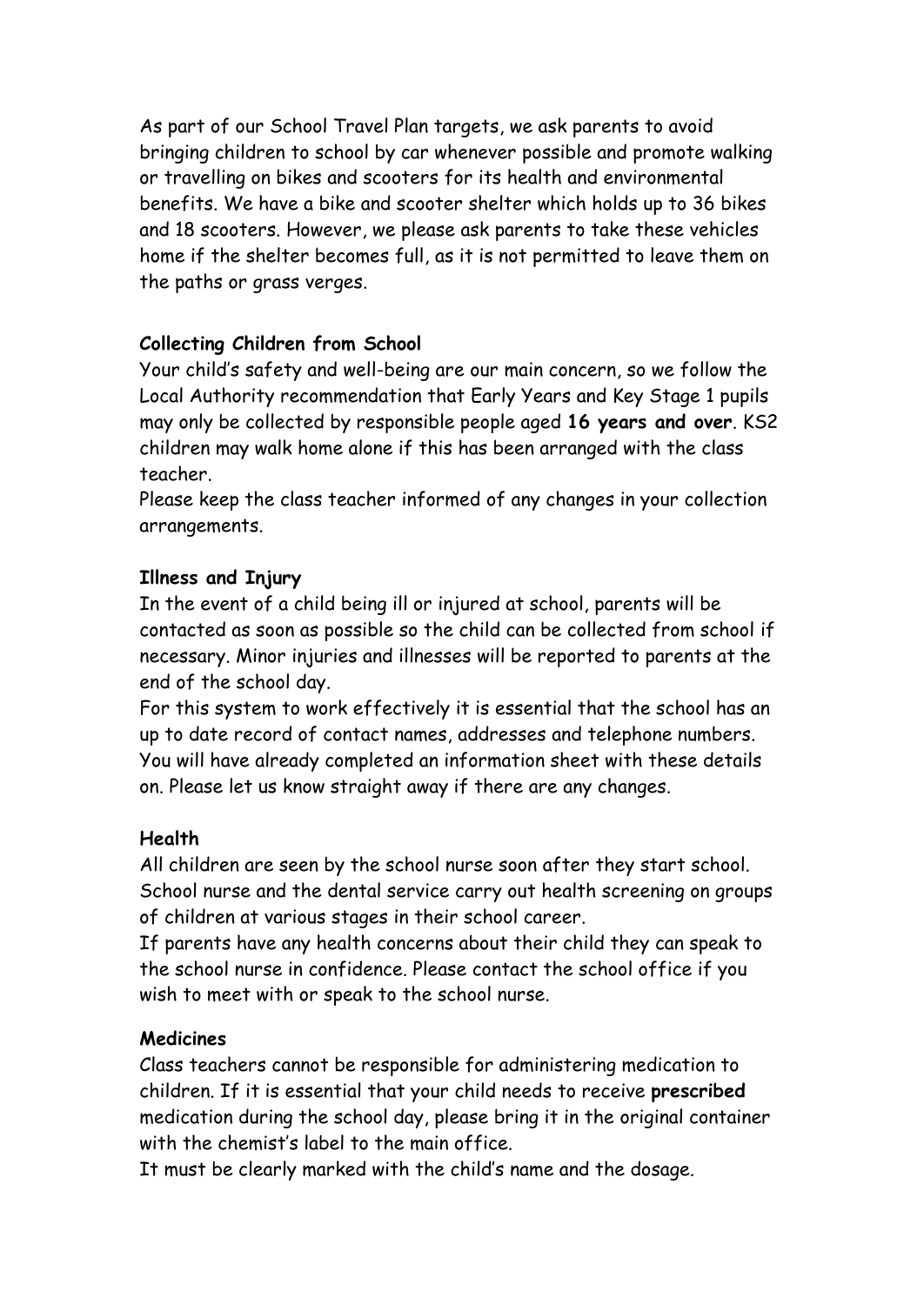Children who use asthma inhalers must keep these in the classroom so they are accessible when needed. A spare inhaler may be kept in the main office, again clearly labelled.

Please note that no medication can be administered to the nose or eyes by staff.

Bankfields Primary School is a no smoking site. Smoking is not allowed anywhere on the school premises by staff, parents, visitors or community users.



As part of the school's safeguarding procedure, mobile phones are not to be used in the school building unless agreed with school staff (for example during performances). If attending family learning events, please ensure all mobile phones are kept away and switched off/ turned on to silent.



**Lost Property**

We regularly have a large amount of lost property in school which cannot be returned to the owner because it is not marked with the child's name. Lost property is stored in two large blue bins, located in each hall. Parents are welcome to look for missing items in these boxes. Unclaimed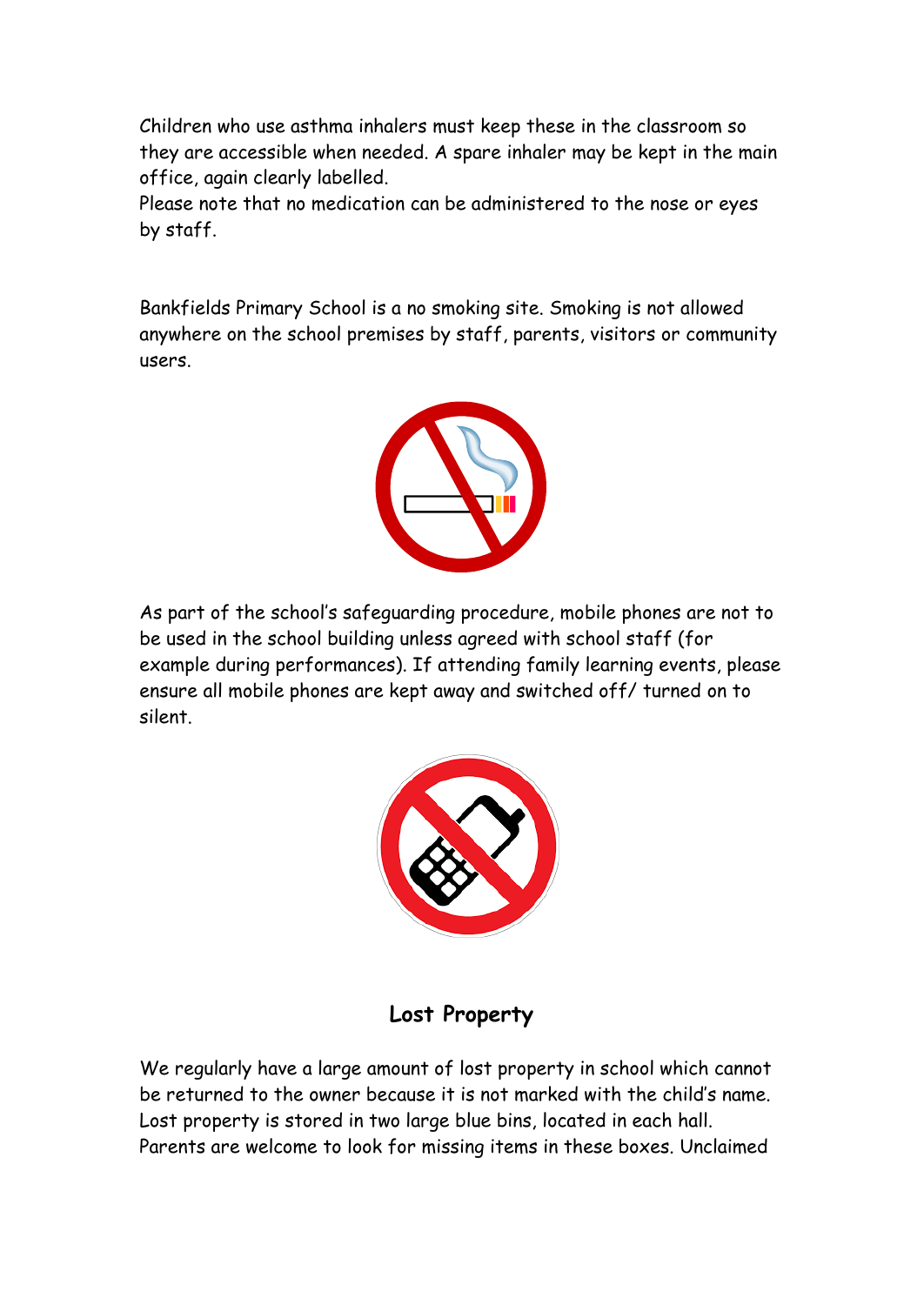lost property is displayed and then any remaining items disposed of at the end of each term.

**Please ensure that all uniform and equipment are highlighted with your child's name so lost equipment can be identified and returned.**

#### **Code of Conduct**

All the school staff are keen to work with parents and to maintain positive and supportive relationships with all our families. Occasionally issues may arise that are a cause for concern and staff will do all they can to resolve any issues and listen to any concerns raised. However, it is essential that all parents raise concerns in an appropriate manner. The school has a zero tolerance policy to any form of aggressive, accusational and threatening behaviour towards any member of staff, pupil or parent. Please find attached the home/school conduct charter. In addition, the code of conduct policy can be found on the school website.

Thank you for choosing Bankfields Primary School for your child's education. We look forward to working closely with you during your child's educational journey whilst enjoying positive and supportive relationships to ensure a successful and enjoyable experience for all our children.